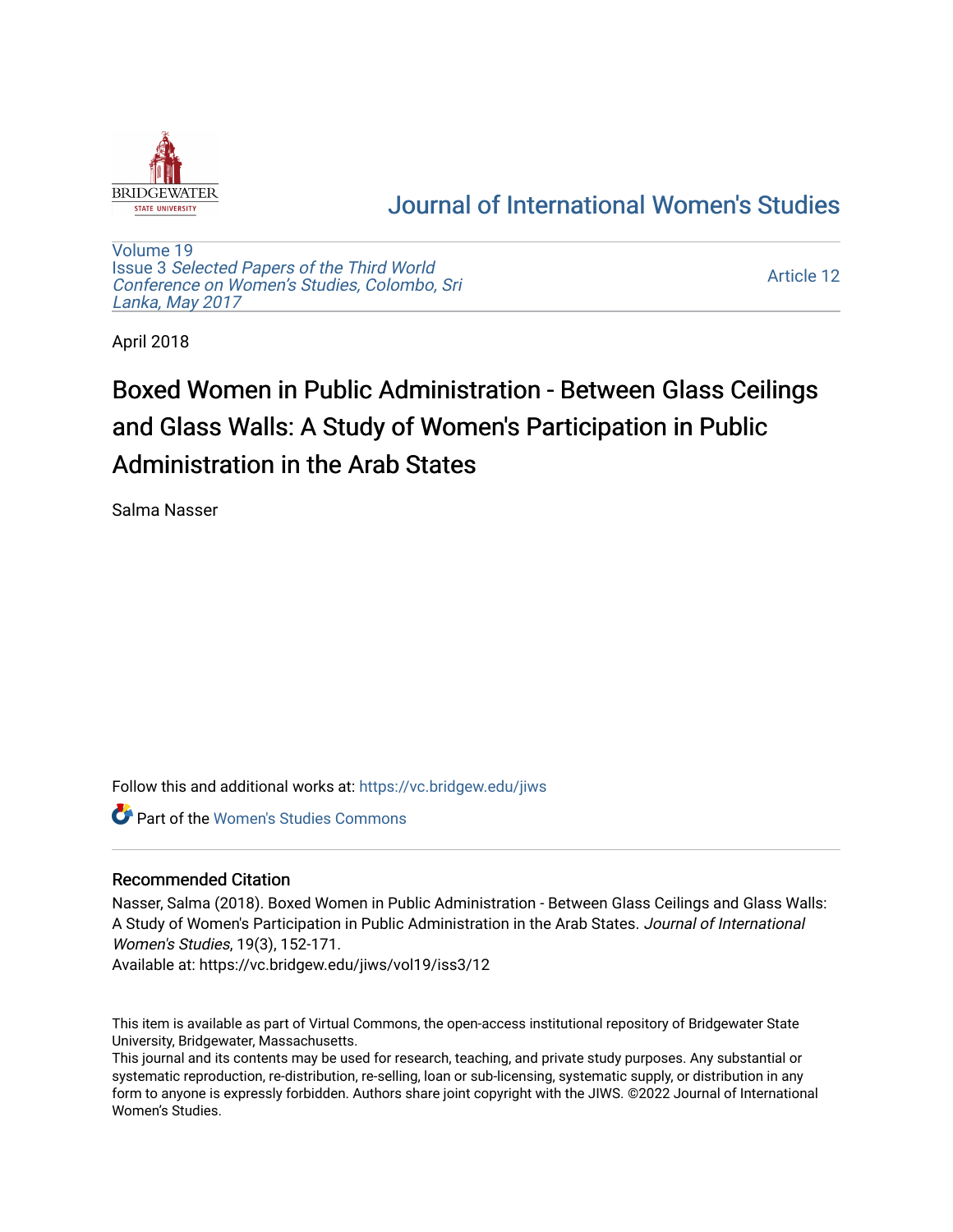#### Nasser: Women's Participation in Public Administration in Arab States

This journal and its contents may be used for research, teaching and private study purposes. Any substantial or systematic reproduction, re-distribution, re-selling, loan or sub-licensing, systematic supply or distribution in any form to anyone is expressly forbidden. ©2018 Journal of International Women's Studies.

#### **Boxed Women in Public Administration—Between Glass Ceilings and Glass Walls: A Study of Women's Participation in Public Administration in the Arab States**

 $Salma Nasser<sup>1</sup>$  $Salma Nasser<sup>1</sup>$  $Salma Nasser<sup>1</sup>$ 

#### **Abstract**

Inclusive decision-making is necessary in terms of both legitimacy and good policy outcomes. Recognizing this, closing persistent gender gaps in public life has emerged as a critical policy issue as countries increase their efforts to foster inclusive growth and build trust and confidence in public institutions while working towards the SDGs. The public administration determines the manner in which political and economic decisions are implemented and how budgets are planned and spent. Additionally, it is a primary employer for women in many developing countries – particularly in the Arab world. In some countries, women have in fact surpassed parity in terms of public administration employment but still lag far behind the 30% target in leadership positions. Balanced total employment among women and men is important but it is equally important to have women dispersed throughout all the different sectors of administrative governance, as well as equitably represented in all levels of decision-making. Women tend to outnumber men in general positions and decrease significantly in number further up the grade ladder. In addition to the glass ceiling that women face in the public sector, there also appears to be a strong trend of horizontal profiling: "glass walls". Women in the public sector are primarily involved in the traditionally feminized sectors of health, education and social services and almost absent from other sectors such as security and foreign affairs. The status quo represents a challenge to achieving SDGs 5, 8 and 16 and the biggest impediment to adjusting the situation is the absence of relevant data. This paper will examine the gender gap in the public administrations of Arab countries; analyze trends and policy with the ultimate aim of contributing to the development of tracking mechanisms for gender equality in the public administration.

*Keywords*: Public Administration, Civil Service, Gender Equality, Arab States

#### **Introduction**

 $\overline{a}$ 

There is a rhetorical global consensus that equal access and effective participation of women and men in political, economic and administrative decision-making is a precondition for democracy and sustainable development. However, the translation of this participation into action and even measurement tools remains underdeveloped. There appears to be a stronger focus on women's access to elected positions as an indicator of access to decision making and very little attention is given to gender equality in the public administration. Gender equality in public

<span id="page-1-0"></span><sup>&</sup>lt;sup>1</sup> Dr. Salma Nasser is an Associate Professor of Political Science at Future University in Egypt and previously taught at the University of Bangkok. She served as Senior Gender Expert in the Cabinet of the Minister of International Cooperation in Egypt, Coordinator for the International Knowledge Network of Women in Politics in UNDP, New York and MENA Regional Team Manager for the UNECA African Women's Rights Observatory, Addis Ababa. The focus areas of her research have been political and economic development through a scope of gender equality, human capital development and inclusive governance. Dr. Nasser has also authored several key UN and academic publications on development, governance and gender.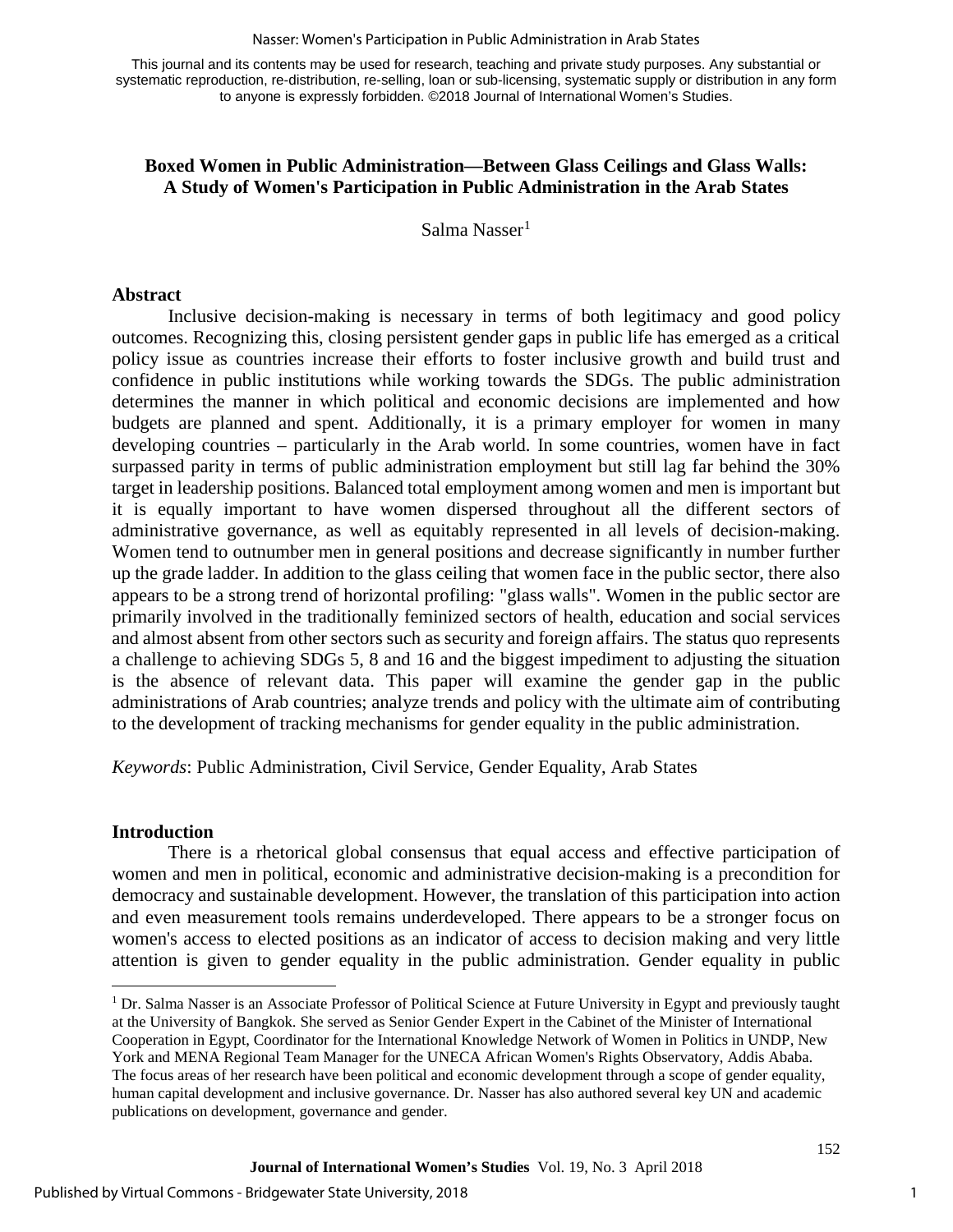administration is crucial since the public administration determines the manner in which political and economic decisions are implemented and how budgets and planned and spent. Additionally, a gender sensitized public administration is bound to convert policies into outcomes differently. Finally, it is important to note that while having women in elected office is important, often it has not always automatically translated into better gender outcomes – especially in the absence of a critical mass of elected women to mobilize for gender equality rendering elected women vulnerable to male dominated parties, politics and institutions.

Beyond balanced employment among women and men, it is equally important to have them equally dispersed throughout all the different sectors of administrative governance, as well as equitably represented in all levels of decision-making. This balance can only be perpetuated through sound gender sensitive policies and gender aware civil servants. Only then can a gender perspective be properly integrated into policy implementation and budget planning and spending.

In order to monitor the implementation of gender equality, the United Nations Statistical Commission launched the UN Global Gender Statistics Programme<sup>[2](#page-2-0)</sup>, which is implemented by the United Nations Statistics Division (UNSD). Within the Global Programme, the following indicators have been developed for monitoring of gender equality in public life and decisionmaking, and the responsible agency for data collection and reporting has been nominated:

- Women's share of ministerial positions (Inter-Parliamentary Union)
- Proportion of seats held by women in national parliament (Inter-Parliamentary Union)
- Women's share of managerial positions (International Labor Organization)
- Share of female police officers (UN Office on Drugs and Crime)
- Share of female judges (UN Office on Drugs and Crime)

Within the Global Programme, the share of women civil servants is an indicator that has yet to be added. This research aims to examine women's empowerment, participation and leadership in the executive branch of the state, and contribute to the availability of up-to-date information on gender equality in public administration and of evidence and analyses to facilitate informed policy and decision-making with the ultimate aim of contributing to the development of indicators and tracking mechanisms for women in the public administration.

Research for 17 Arab countries covered: Algeria, Bahrain, Djibouti, Egypt, Iraq, Jordan, Kuwait, Lebanon, Libya, Morocco, the State of Palestine, Saudi Arabia, Somalia, Sudan, Tunisia, UAE and Yemen. The information on Syria was based on a desk review only due to challenges accessing data as a result of the prolonged conflict.

 $\overline{a}$ 

<span id="page-2-0"></span><sup>&</sup>lt;sup>2</sup> The Global Gender Statistics Programme is mandated by the United Nations Statistical Commission, implemented by the United Nations Statistics Division (UNSD) and coordinated by the Inter-Agency and Expert Group on Gender Statistics IAEG-GS. The Programme encompasses:

improving coherence among existing initiatives on gender statistics through international coordination

developing and promoting methodological guidelines in existing domains as well as in emerging areas of gender concern

strengthening national statistical and technical capacity for the production, dissemination and use of gender relevant data

facilitating access to gender relevant data and metadata through a newly developed data portal (forthcoming).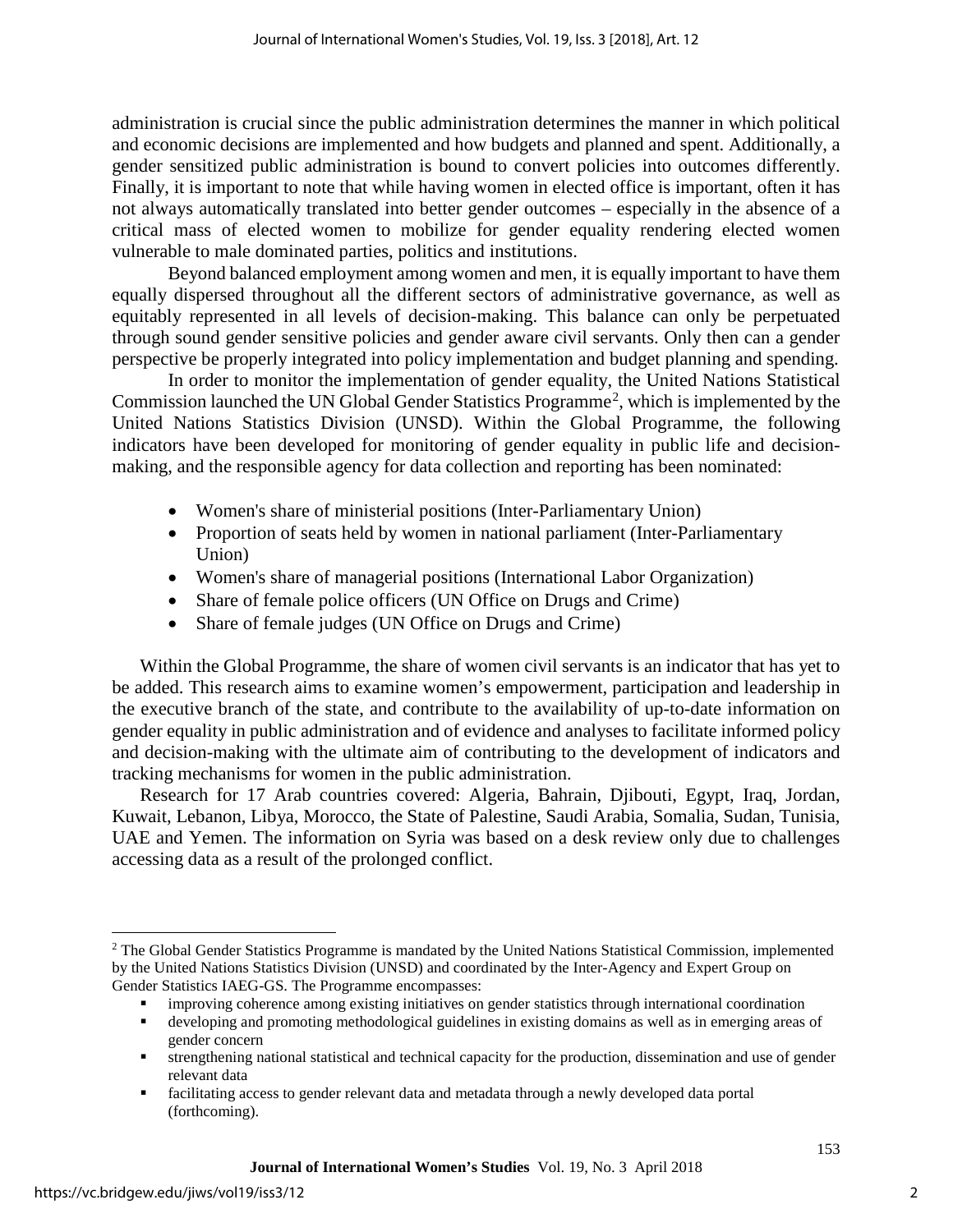#### **Research methodology**

Initial research and review of literature show that it will take significant effort to access the information needed to gauge women's representation and leadership in public administration and that the data is not always immediately accessible. As the evidence base grows, measures taken to advance women's participation and leadership in the civil service will be available for comparison and analysis.

This Research was designed to build on the knowledge base available for Arab countries with three specific objectives in sight:

- 1. Map the national tracking systems in place for civil servants in each country including the answers to the following questions:
	- a. What data is available?
	- b. How is it categorized?
	- c. What is the source of data?
	- d. Does the country have a central institution that implements public administration policies and manages the central register of civil service employees?
	- e. What policies are in place regarding the position of women in the public administration?
- 2. Collect available statistical data on the participation of women in public administration, representation of women in non-elected managerial positions and dispersion of women through horizontal scope of the government;
- 3. Identify the main challenges to develop recommendations for establishment of effective monitoring mechanisms for participation of women in public administration and in decision-making.

The data presented in the report was collected in the following ways:

- On-line, from open sources (national and international web-sites, as well as reports of the CEDAW Committee and other regional and international organizations);
- Through telephone and e-mail communication with national institutions in charge of public administration policies and central registers of civil servants.

### **Regional context and achieving the SDGs**

Arab States, particularly in the aftermath of the Arab Spring revolutionary movement, are faced with transformational changes to state-society relations which call for a new conception of the functions, role and capacity of the public administration machinery to meet the evolving nature of political and social transitions in the region. To this date most international attention on the post-Arab Spring transformations in the Arab world has, understandably, been on the political and security aspects of these developments – on ensuring new elections, constitutions and security sector reforms. However, if freedoms are not only to be won but also to be sustained, they will need to be reflected and institutionalized in a range of public administration reforms.

As a consequence of political transitions in the region, the public – in both directly affected and neighboring countries- naturally expects newly-won freedoms to be rapidly reflected in the character of public administration. People are calling for a new social contract between state and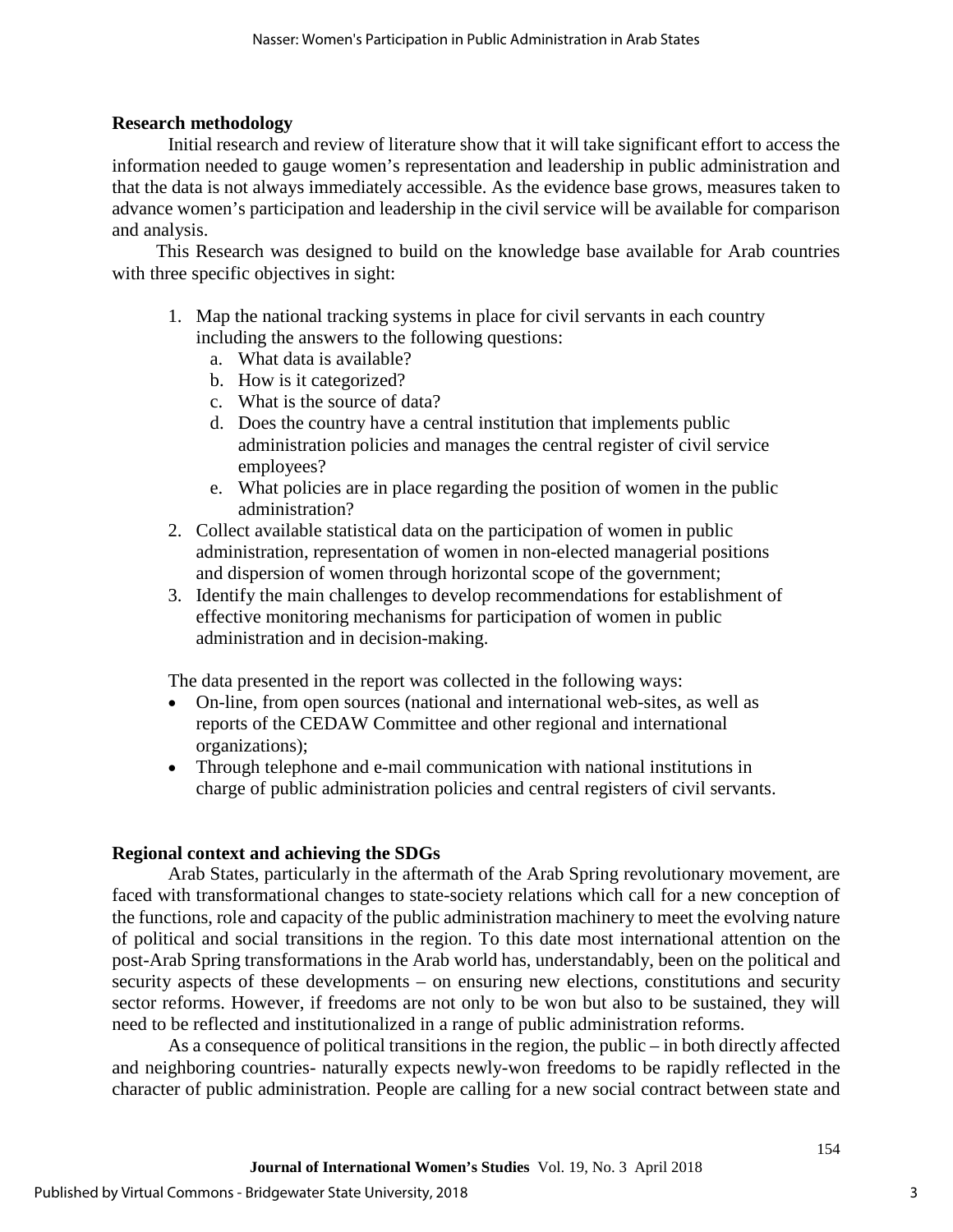citizens, a contract that sees these political changes transformed into better and more responsive service delivery by the state, into growth and jobs, and into new opportunities for men and women to participate in policy making and monitoring public administration performance. As experience in many countries demonstrates, however, reforming public administration to reflect a new political dispensation poses considerable challenges: reform is slow and complex, it arouses considerable resistance from groups entrenched under previous dispensations who are nevertheless often essential for ongoing service delivery, and it requires sustained political consensus and vision to see it through (Rondinelli, 2006).

Public administration, at both the central and local level, generally reflects the orientation and character of domestic politics. In patriarchal and exclusionary societies, women, youth and minorities are often excluded from the public administration. For instance, it is common in many countries to observe a higher proportion of women in lower-levels of the public administration. Only four countries track women's access to decision making positions in the public administration. Women only represent approximately 14.55% women in national public administration leadership in Iraq, 11.8% in Kuwait, 11.15% in Palestine and 30% in UAE (Nasser, 2017). These "glass ceilings" mean that they have limited opportunities for upward progression in the hierarchy and hold lower-ranked positions than men. Women tend to be more present in "support" functions as well as in "traditional sectors" such as education, health and social care, where they generally earn less than their male colleagues. Women therefore face the problem of "glass walls" which limits their opportunities to work in sectors in which the political and economic power is concentrated such as military, police, infrastructure, economics, finance, etc.

Thus, public administration perpetuates gender-biased traditions, attitudes and practices, and this situation often reveals a lack of transparency, effectiveness and inclusion. The participation of women in public administration and in decision-making depends on complex cultural, economic and societal factors and varies from country to country. However, the sound starting point for any effort in this area is the aggregation of reliable and comparable statistics across these countries.

#### *Connection with the Sustainable Development Goals (SDGs)*

Monitoring gender equality in the public administration directly contributes to three of the SDGs. Namely, goals numbers 5, 8 and 16. *SDG 5 reads: Achieve gender equality and empower all women and girls* particularly in reference to target 5.5 which is to ensure women's full and effective participation and equal opportunities for leadership at all levels of decision-making in political, economic and public life. The target is further defined with indicator 5.5.2 which specifically refers to the proportion of women in managerial positions. A main limitation of this indicator is that it does not reflect differences in the levels of responsibility of women in these high and middle-level positions or the importance of the enterprises and organizations where they are employed. There is no consistency among what is classified as a "decision-making" position in the public administration in the countries examined in this study.

Monitoring gender equality in the public administration also contributes to SDG 8, which reads: *Promote sustained, inclusive and sustainable economic growth, full and productive employment and decent work for all:* Specifically, target 8.5: *By 2030, achieve full and productive employment and decent work for all women and men, including for young people and persons with disabilities, and equal pay for work of equal value*. No relevant indicator is developed yet for this target.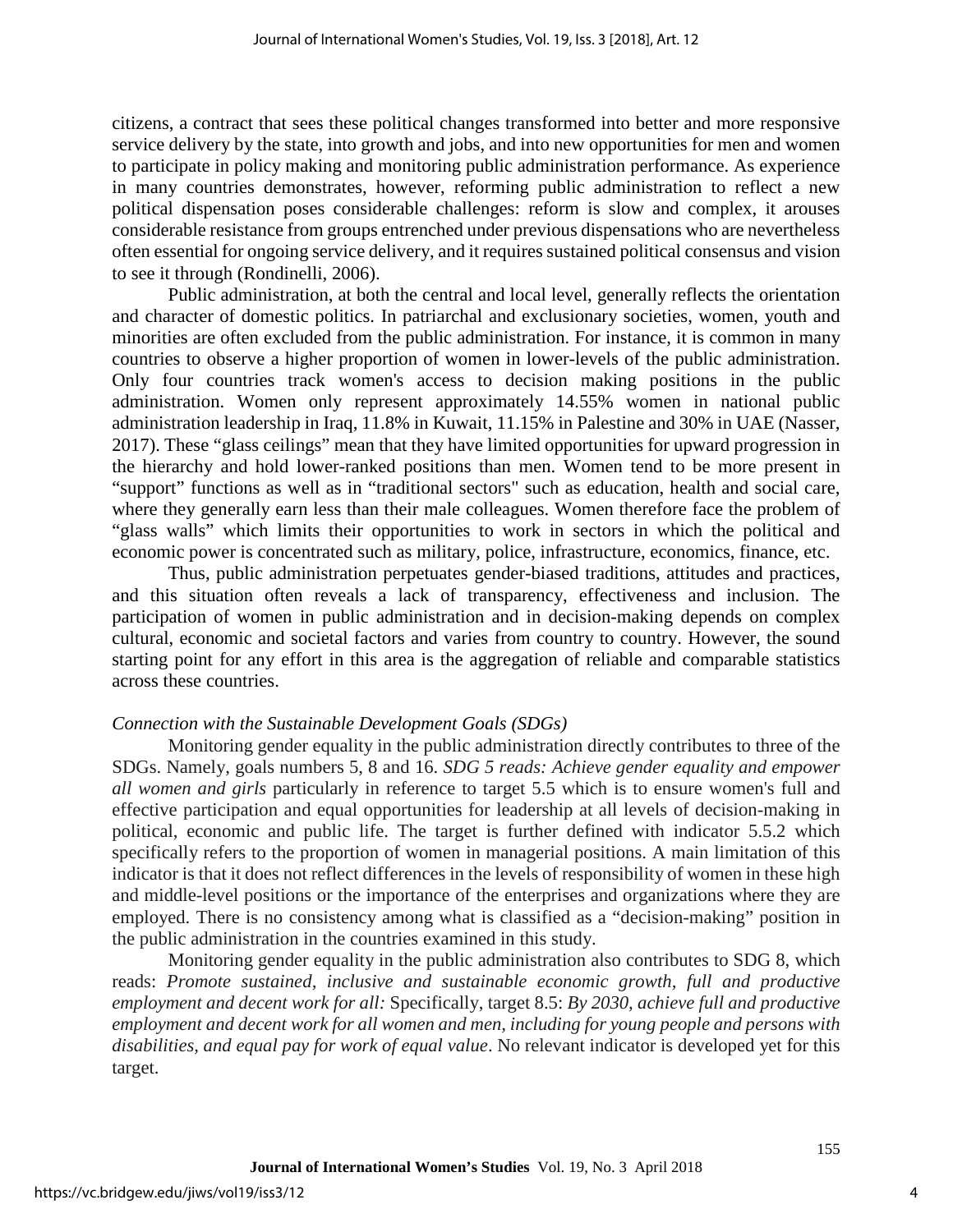Finally, reference can be made to SDG 16: *Promote peaceful and inclusive societies for sustainable development, provide access to justice for all and build effective, accountable and inclusive institutions at all levels.* Within this Goal, two targets are relevant: 16.6 – *Develop effective, accountable and transparent institutions at all levels*, and 16.7 – *Ensure responsive, inclusive, participatory and representative decision-making at all levels*. There is also, 16.b, which reads: *Promote and enforce non-discriminatory laws and policies for sustainable development* – more specifically, indicator 16.7.1.a, which refers to the "proportion of positions (by sex, disability, age, ethnicity, and population group) in public institutions (national and local legislatures, public services and judiciary) compared to national distributions."

#### **National monitoring mechanisms**

#### *Summary of tracking mechanisms in the Arab countries*

Sex-disaggregated data on total public administration employment is publicly available online in Algeria, Bahrain, Egypt, Iraq, Jordan, Kuwait, Lebanon, Morocco, Palestine, Saudi Arabia, and Yemen. Lebanon only offers sex-disaggregated data on civil servant applicants. There are, however, difficulties in tracking given political contexts. Yemen and Syria, for instance, have been unable to update data given the security setting. In the State of Palestine, data differs between the West Bank and Gaza because of an administrative split. This is also the case in Somalia where there are different policies and numbers for Puntland and Somaliland (UNDP Somalia, 2016).

A number of trends on monitoring gender equality in the civil service hold true across the Arab countries. One major impediment is the lack of consistency in what constitutes the public administration. The scope and definition of public administration/civil service varies from one country to another, depending on the definition in the national legislation. In the majority of countries within the Arab region, this definition applies to the employees in the executive, legislative and judicial branches of national government, as well as to the employees within the regional and local administration of the respective country. However, in several countries the armed forces and the police are included as part of the civil service. Additionally, several Arab countries only track public sector employment with no distinction of civil service employees.

Secondly, few countries collect sex-disaggregated data by employment grade which is a necessary statistic to identify glass ceilings. Additionally, almost none of the countries researched track for "decision-making" occupations. Only Kuwait accounts for "executive positions" and UAE tracks "Decision-making positions in civil service and diplomatic posts". A universal definition for "decision making occupations" within the public administration is a vital step for the effective tracking of gender equality in the civil service.

Third, most of the Arab States publish data on public administration through their national statistics organizations. Civil service ministries are the second most common source of publically available data. There are some countries that have data monitored internally by human resources ministries or ministries of finance, but this data is not made publically available.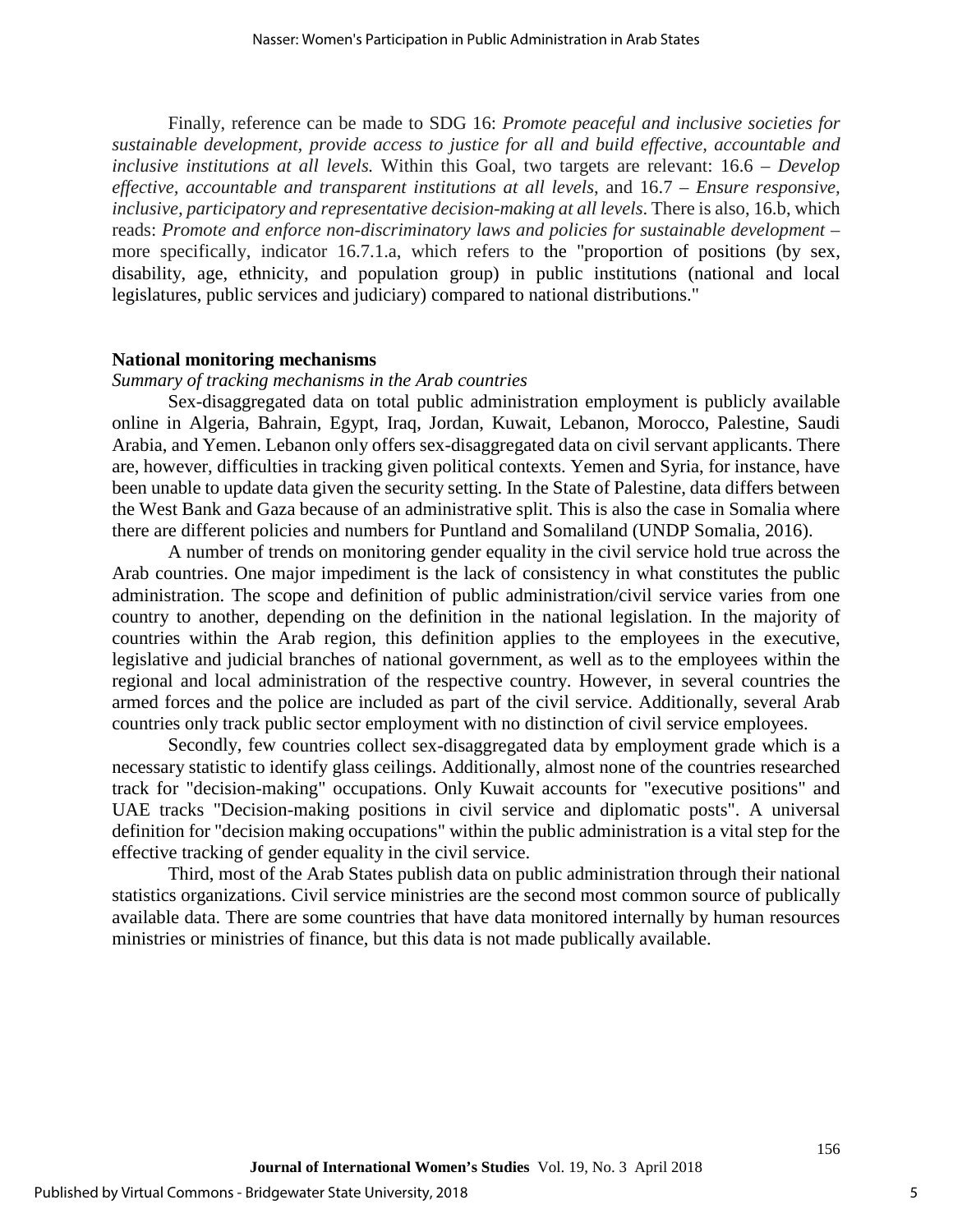| <b>COUNTRY</b>              | <b>TRACKING ORGANIZATION</b>                                        |  |  |
|-----------------------------|---------------------------------------------------------------------|--|--|
| Algeria                     | Directorate General Civil Service                                   |  |  |
| Bahrain                     | Supreme Council for Women                                           |  |  |
|                             | Only tracks public sector employees                                 |  |  |
| Djibouti                    | Ministry of Employment                                              |  |  |
| Egypt                       | Central Agency for Public Mobilization and Statistics <sup>34</sup> |  |  |
| Iraq                        | <b>Central Statistics Organization</b>                              |  |  |
| Jordan                      | Civil Service Bureau                                                |  |  |
| Kuwait                      | <b>Central Statistics Bureau</b>                                    |  |  |
| Lebanon                     | Civil Service Council                                               |  |  |
| Libya                       | <b>Bureau of Statistics and Census</b>                              |  |  |
| Morocco                     | Ministry of Administrative Reform and Public Service                |  |  |
| Palestine                   | Central Bureau of Statistics, General Personnel Council, and        |  |  |
|                             | separate tracking in Gaza                                           |  |  |
| Saudi Arabia                | <b>General Authority for Statistics</b>                             |  |  |
|                             | Does not sex-disaggregate data on civil servants                    |  |  |
| Somalia                     | <b>National Civil Service Commission</b>                            |  |  |
| Sudan                       | Civil Service Chamber, the Ministry of Labour & Administrative      |  |  |
|                             | Reform and the Civil Service General Department                     |  |  |
| Tunisia                     | N/A                                                                 |  |  |
| <b>United Arab Emirates</b> | Federal Authority for Human Resources <sup>5</sup>                  |  |  |
| Yemen                       | <b>Central Statistics Organization</b>                              |  |  |

**Table 1. Civil service tracking organizations by country**

Fourth, Algeria, Iraq, Jordan (in its English publication), and Lebanon only provide a single year of data. Because of these single reports, changes in data collection, and limited definitional guidance, it is difficult to compare data across years. The lack of history makes any meaningful time analysis difficult. There are some countries that do provide a history of data. Kuwait, for instance, has reports dating back to 2002, and its reports from 2014 and 2015 come with Excel spreadsheets. Palestine has a similar history of data and reports for civil servants recognized by the General Personnel Council. Palestine has also undertaken research or evaluation projects on the civil service sector.[6](#page-6-3)

Fifth, Kuwait and Palestine are the only countries in the region to make raw data available alongside processed data. The trend for the Arab States is to publish reports or processed statistics tables. Including the raw data alongside the processed data allows the general public to individually analyze trends within its public administration while still offering a ready analysis for others.

Finally, across these reports and summary statistics, it was most common to find

 $\overline{a}$ 

<span id="page-6-0"></span><sup>&</sup>lt;sup>3</sup>Bahrain also tracks gender disaggregated data for applicant to the civil service but total numbers of the currently employed could not be found.<br><sup>4</sup> http://www.capmas.gov.eg/Pages/IndicatorsPage.aspx?Ind\_id=1104

<span id="page-6-2"></span><span id="page-6-1"></span> $5$  https://www.fahr.gov.ae/Portal/Userfiles/Assets/Documents/4f1b9a23.pdf

<span id="page-6-3"></span><sup>6</sup> The Central Bureau for Statistics publishes "Women and Public Life" reports and is the main source of publically available data. The reports are in Arabic and English. There is a 2010 report that references data from as far back as 1996. All of the charts in this report are sex-disaggregated. The most recent report is from 2016 and reports on wider data than simply civil service data (e.g. household data, education, and health), but also tracks Grade level and Geographic location. The CBS also publishes time surveys to better understand gender's impact on quality of life and the time spent on paid versus unpaid work. While it is not specific to civil service, it gives better context to trends in female employment.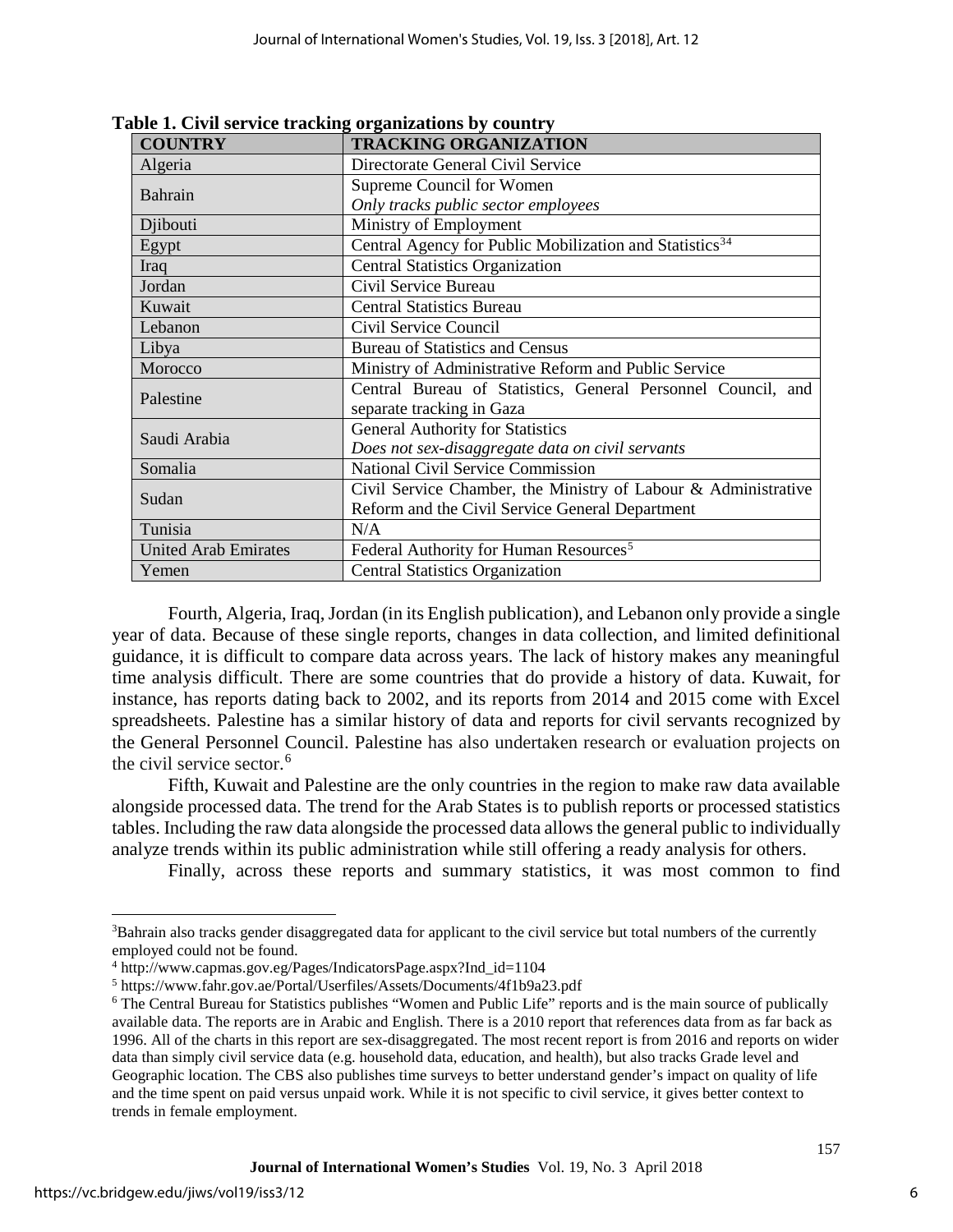discrepancies between the available languages. Many countries published in either Arabic and English or Arabic and French. However, there was more data – and a more consistent history of data – available in Arabic. For instance, Jordan's Civil Service Bureau has a history of reports in Arabic, while it only covers a single year in English. While these largely focused on recruitment, it allows for an understanding of the progression and evolution of public administration candidates. Additionally, Morocco has two versions of its Ministry of Public Service website: a French and Arabic version. While the French version has certain documents available, the link for public administration data connects to an Arabic-language document. When reports are inconsistent across languages, those discrepancies make it more difficult to access and find relevant data.

The following table overviews the availability of data for each country as tracked by the aforementioned ministries, agencies, or NGOs. While many countries track overall public administration employment by sex, few offer sex-disaggregated data by employment grade, wages, educational level or age. The rows shaded in white summarize sex-disaggregated data, and the rows shaded in grey summarize data that is not sex-disaggregated.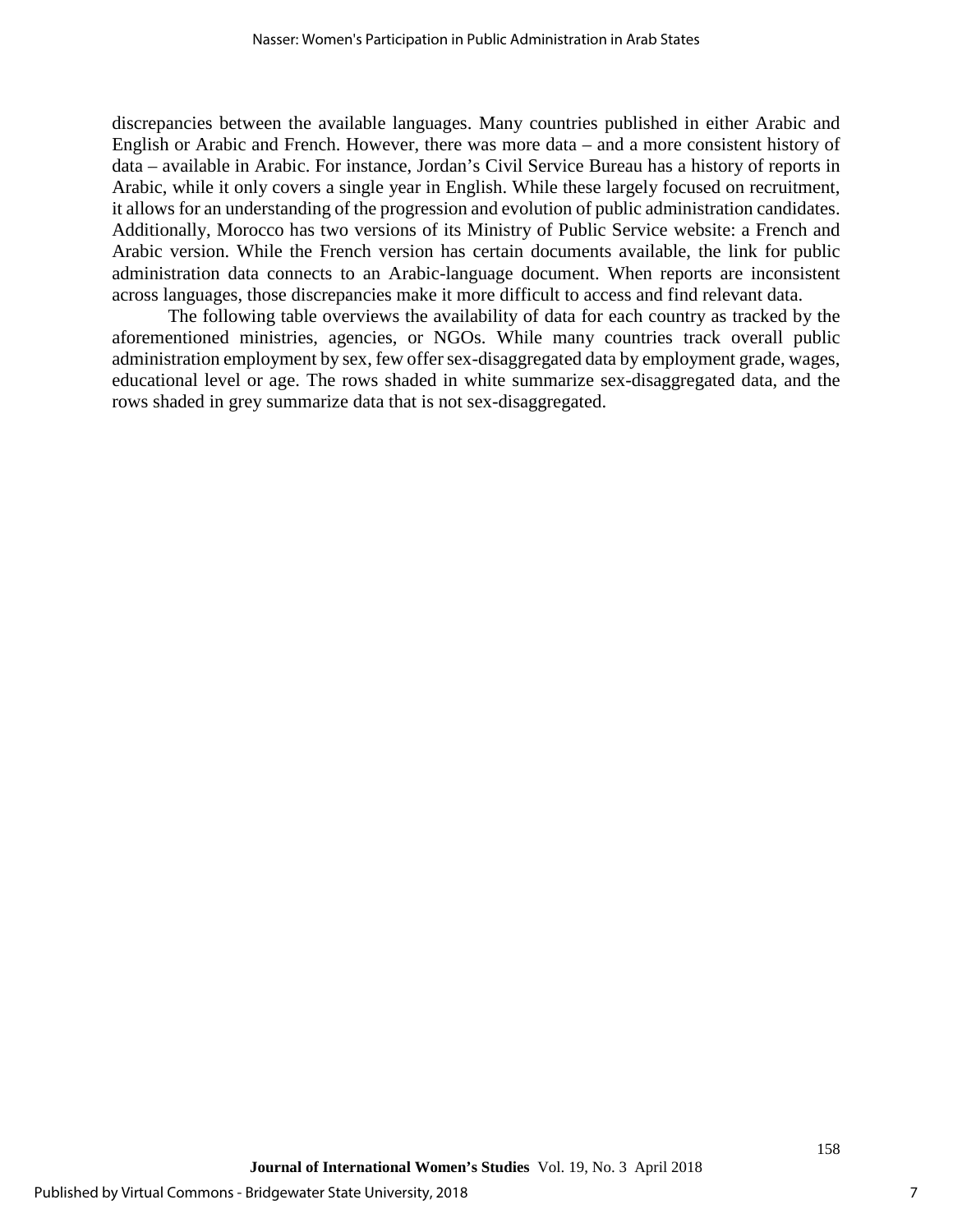**Table 2. Available data by country**

|                                                   |                           | <b>TOTAL</b>             | <b>MINISTRY</b><br><b>OR</b><br><b>SECTOR</b> | <b>GRADE</b><br><b>OR</b><br><b>RANK</b> | <b>TYPE OF</b><br><b>EMPLOYMENT</b> | <b>SALARY</b>            | AGE                                                    | <b>EDUCATION</b>         | <b>REGION</b>            |
|---------------------------------------------------|---------------------------|--------------------------|-----------------------------------------------|------------------------------------------|-------------------------------------|--------------------------|--------------------------------------------------------|--------------------------|--------------------------|
| <b>Algeria</b><br>Single                          | Sex-<br>disaggregated     | <b>YES</b>               | <b>YES</b>                                    | ÷.                                       | u.                                  | ă.                       | u.                                                     | $\sim$                   | ă.                       |
| year<br>(2015)                                    | Not sex-<br>disaggregated | $\overline{\phantom{a}}$ | $\overline{\phantom{a}}$                      | $\bar{\phantom{a}}$                      | <b>YES</b>                          | <b>YES</b>               | <b>YES</b>                                             | $\overline{\phantom{a}}$ | $\overline{\phantom{a}}$ |
| <b>Bahrain</b><br>2013 and                        | Sex-<br>disaggregated     | <b>YES</b>               | $\overline{\phantom{a}}$                      | ÷.                                       | Ц,                                  | <b>YES</b>               | Ξ.                                                     | $\bar{\phantom{a}}$      | ă.                       |
| 2015                                              | Not sex-<br>disaggregated | $\overline{\phantom{a}}$ | u.                                            | $\overline{\phantom{a}}$                 | $\overline{\phantom{a}}$            | $\overline{\phantom{a}}$ | $\overline{\phantom{a}}$                               | $\sim$                   | $\sim$                   |
| <b>Djibouti</b>                                   |                           | N/A                      | N/A                                           | N/A                                      | N/A                                 | N/A                      | N/A                                                    | N/A                      | N/A                      |
| Egypt                                             | Sex-<br>disaggregated     | <b>YES</b>               | u.                                            | u.                                       | u.                                  | u.                       | u.                                                     | u,                       | <b>YES</b>               |
|                                                   | Not sex-<br>disaggregated |                          | <b>YES</b>                                    | <b>YES</b>                               |                                     |                          |                                                        | <b>YES</b>               |                          |
| <b>Iraq</b><br>2012                               | Sex-<br>disaggregated     | <b>YES</b>               | <b>YES</b>                                    | <b>YES</b>                               | ÷.                                  | $\sim$                   | ă.                                                     | $\overline{\phantom{a}}$ | ă.                       |
|                                                   | Not sex-<br>disaggregated | $\overline{\phantom{a}}$ | $\overline{\phantom{a}}$                      | $\overline{\phantom{a}}$                 | $\overline{\phantom{a}}$            | $\overline{\phantom{a}}$ | $\overline{\phantom{a}}$                               | $\overline{\phantom{a}}$ | $\overline{\phantom{a}}$ |
| Jordan                                            | Sex-                      | $\Box$                   | ÷.                                            | <b>YES</b>                               | ÷.                                  | $\sim$                   | u.                                                     | $\mathbb{Z}^2$           | $\mathbb{Z}^2$           |
| Single<br>year for                                | disaggregated             |                          |                                               | (only $1st$<br>and $2nd$ )               |                                     |                          |                                                        |                          |                          |
| English<br>$(2014)$ and<br>2000-2017<br>in Arabic | Not sex-<br>disaggregated | <b>YES</b>               | $\overline{\phantom{a}}$                      | $\overline{a}$                           | $\overline{\phantom{a}}$            | $\overline{\phantom{a}}$ | --                                                     | $\cdots$                 | <b>YES</b>               |
| Kuwait<br>$2002 -$                                | Sex-<br>disaggregated     | <b>YES</b>               | ÷.                                            | <b>YES</b>                               | ÷.                                  | $\overline{\phantom{a}}$ | <b>YES</b>                                             | <b>YES</b>               | ÷.                       |
| 2005,<br>2007-2015                                | Not sex-<br>disaggregated | $\Box$                   | <b>YES</b>                                    | $\overline{\phantom{a}}$                 | $\overline{\phantom{a}}$            | <b>YES</b>               | $\overline{\phantom{a}}$                               | $\overline{\phantom{a}}$ | $\sim$                   |
| Lebanon<br>Single                                 | Sex-<br>disaggregated     | u.                       | $\mathbb{Z}^2$                                | ÷.                                       | u.                                  | $\bar{\phantom{a}}$      | Ξ.                                                     | $\sim$                   | ă.                       |
| year<br>(2010)                                    | Not sex-<br>disaggregated |                          |                                               |                                          |                                     |                          |                                                        |                          |                          |
| Libya                                             | Sex-<br>disaggregated     | <b>YES</b>               |                                               |                                          |                                     |                          |                                                        |                          |                          |
|                                                   | Not sex-<br>disaggregated |                          |                                               |                                          |                                     |                          |                                                        |                          |                          |
| Morocco<br>2012-14                                | Sex-<br>disaggregated     | ÷.                       | $\bar{\phantom{a}}$                           | u.                                       | u.                                  | ÷.                       | <b>YES</b>                                             | $\mathbb{Z}^2$           | ă.                       |
|                                                   | Not sex-<br>disaggregated | $\overline{\phantom{a}}$ | <b>YES</b>                                    | <b>YES</b>                               | <b>YES</b>                          | $\overline{a}$           | $\overline{\phantom{a}}$                               | $\overline{\phantom{a}}$ | <b>YES</b>               |
| Palestine <sup>7</sup><br>2007-2016               | Sex-<br>disaggregated     | <b>YES</b><br>(Both)     | <b>YES</b>                                    | <b>YES</b><br>(Both)                     | u.                                  | $\sim$                   | <b>YES</b>                                             | <b>YES</b>               | <b>YES</b><br>(CBS)      |
| GPC.<br>2004-2016<br><b>CBS</b>                   | Not sex-<br>disaggregated | $\Box$                   | $\overline{\phantom{a}}$                      | $\overline{\phantom{a}}$                 | $\overline{\phantom{a}}$            | $\overline{\phantom{a}}$ | --                                                     | --                       | $\overline{\phantom{a}}$ |
| <b>KSA</b><br>2007-2012                           | Sex-<br>disaggregated     | $\Box$                   | Ξ.                                            | $\overline{\phantom{a}}$                 | Ξ.                                  | $\overline{\phantom{a}}$ | Ξ.                                                     | --                       | ÷.                       |
|                                                   | Not sex-<br>disaggregated | $-\, -$                  | $\overline{a}$                                | $\overline{\phantom{a}}$                 | $\overline{\phantom{a}}$            | <b>YES</b>               | $\overline{\phantom{a}}$                               | $\overline{\phantom{a}}$ | $\overline{\phantom{a}}$ |
| Somalia                                           |                           | N/A                      | N/A                                           | N/A                                      | N/A                                 | N/A                      | N/A                                                    | N/A                      | N/A                      |
| Sudan                                             |                           | N/A                      | N/A                                           | N/A                                      | N/A                                 | N/A                      | N/A                                                    | N/A                      | N/A                      |
| Tunisia                                           |                           | N/A                      | N/A                                           | N/A                                      | N/A                                 | N/A                      | N/A                                                    | N/A                      | N/A                      |
| <b>UAE</b><br>2012-2017                           | Sex-<br>disaggregated     | <b>YES</b>               | YES (only<br>for<br>independent<br>entities)  | ω.                                       | Ξ.                                  | Ξ.                       | <b>YES</b><br>(only<br>for<br>independent<br>entities) | $\overline{\phantom{a}}$ | $\rm N/A$                |
|                                                   | Not sex-<br>disaggregated | $\overline{\phantom{a}}$ | $\cdots$                                      | <b>YES</b>                               | $\cdots$                            | $\cdots$                 | <b>YES</b>                                             | $\qquad \qquad -$        |                          |
| Yemen<br>2009,                                    | Sex-<br>disaggregated     | <b>YES</b>               | Ξ.                                            | ÷.                                       | u.                                  | Ξ.                       | --                                                     | Ξ.                       | Ξ.                       |
| $2011 - 13$                                       | Not sex<br>disaggregated  | $\overline{\phantom{a}}$ | $\overline{\phantom{a}}$                      | $\overline{\phantom{a}}$                 | $\overline{\phantom{a}}$            | $\overline{\phantom{a}}$ | $\overline{\phantom{a}}$                               | $\cdots$                 | $\overline{\phantom{a}}$ |

Some countries track additional information related to public administration. Jordan and Lebanon sex-disaggregate data on applicants, and Saudi Arabia makes this available but does not sex-disaggregate. Saudi Arabia also tracks civil servants who participated in trainings (as does

<span id="page-8-0"></span> $\overline{a}$  $^7$  This data covers civil servants tracked and recognized by the General Personnel Council. Gaza has separate tracking for its civil servants available upon request.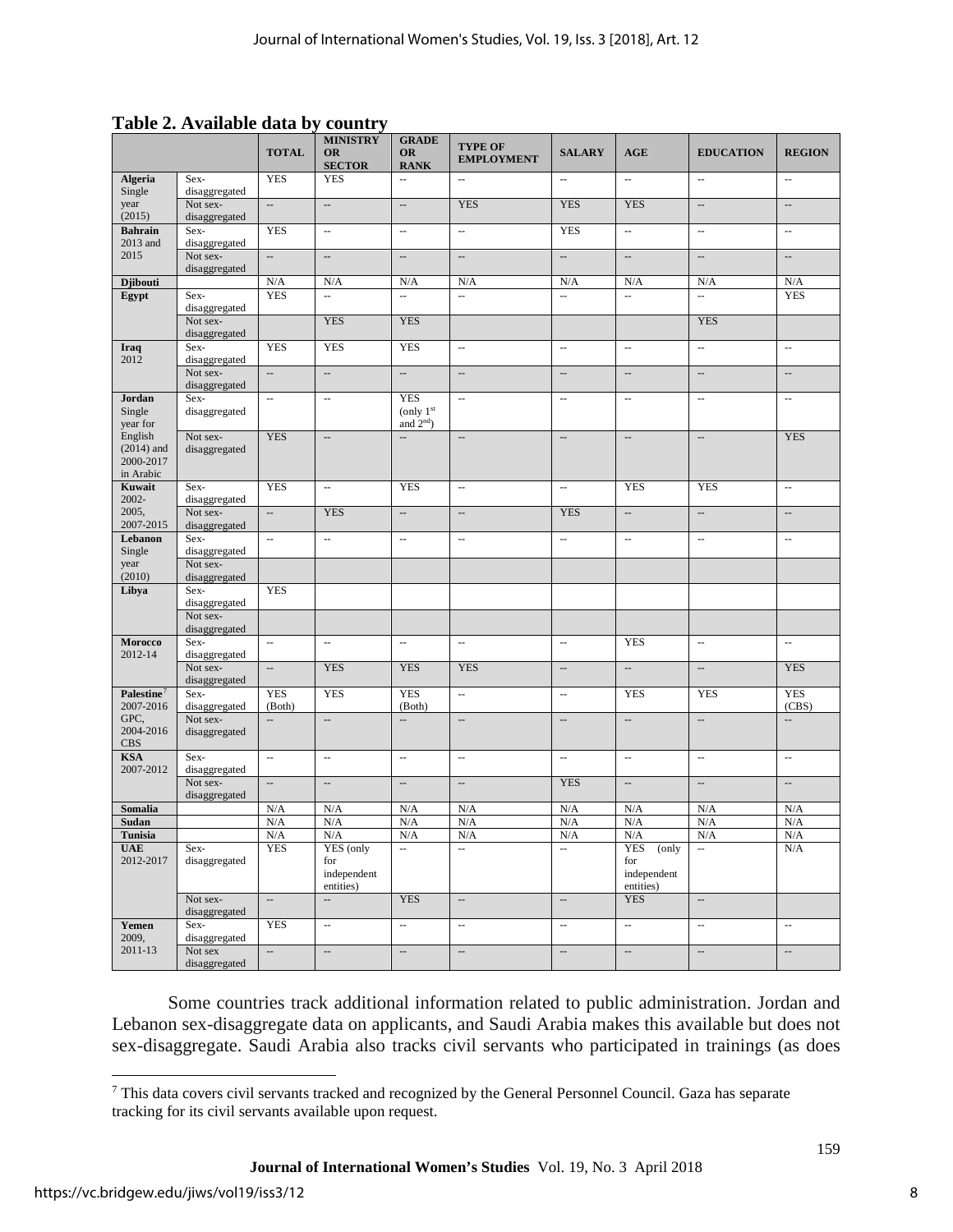Jordan, but sex-disaggregated) and nationality (as does Kuwait, but sex-disaggregated). Kuwait also tracks marital states. Palestine includes information on years of service.

#### **Summary of the available data for the Arab region**

The effective and equal participation of women in public administration is contingent to complex cultural, economic and social factors that vary from one national context to another. In recent years, many of the Arab States have begun reforming laws that negatively impact women's status and amending discriminatory articles in existing laws. All the Arab States now have maternity leave legislation.

Women's share of public administration employment in the Arabs States ranges greatly. Only two countries have surpassed absolute parity: UAE (around 66.7% in 2014) and Kuwait (51.8% in 2015). These are followed by Bahrain (47.8% in 2015), Jordan (46% in 2010), West Bank (44%), Saudi Arabia (38% in 2014), Libya (37.5%), Iraq (36.4%), Algeria (35.7% in 2014), Morocco (35.1% in 2014), Somaliland (30% in 2005), Puntland (23% in 2010), Egypt (20.1% in 2016), Yemen (17.8% in 2013) and Gaza (6%). Data on women's share of the public administration was not found for Djibouti, Lebanon, Sudan, Syria or Tunisia.

A number of trends on women's participation in the civil service hold true across the Arab countries. The first of these is that the public administration appears to be a major source of employment for women in the region. While the percentage of women civil servants varies from one to country to another as demonstrated above, it is almost always consistently higher than the overall percentage for women's participation in the labor force, indicating that the civil service is a primary employer of women in these countries. The exceptions are Egypt and Yemen and, to a lesser degree, Somalia.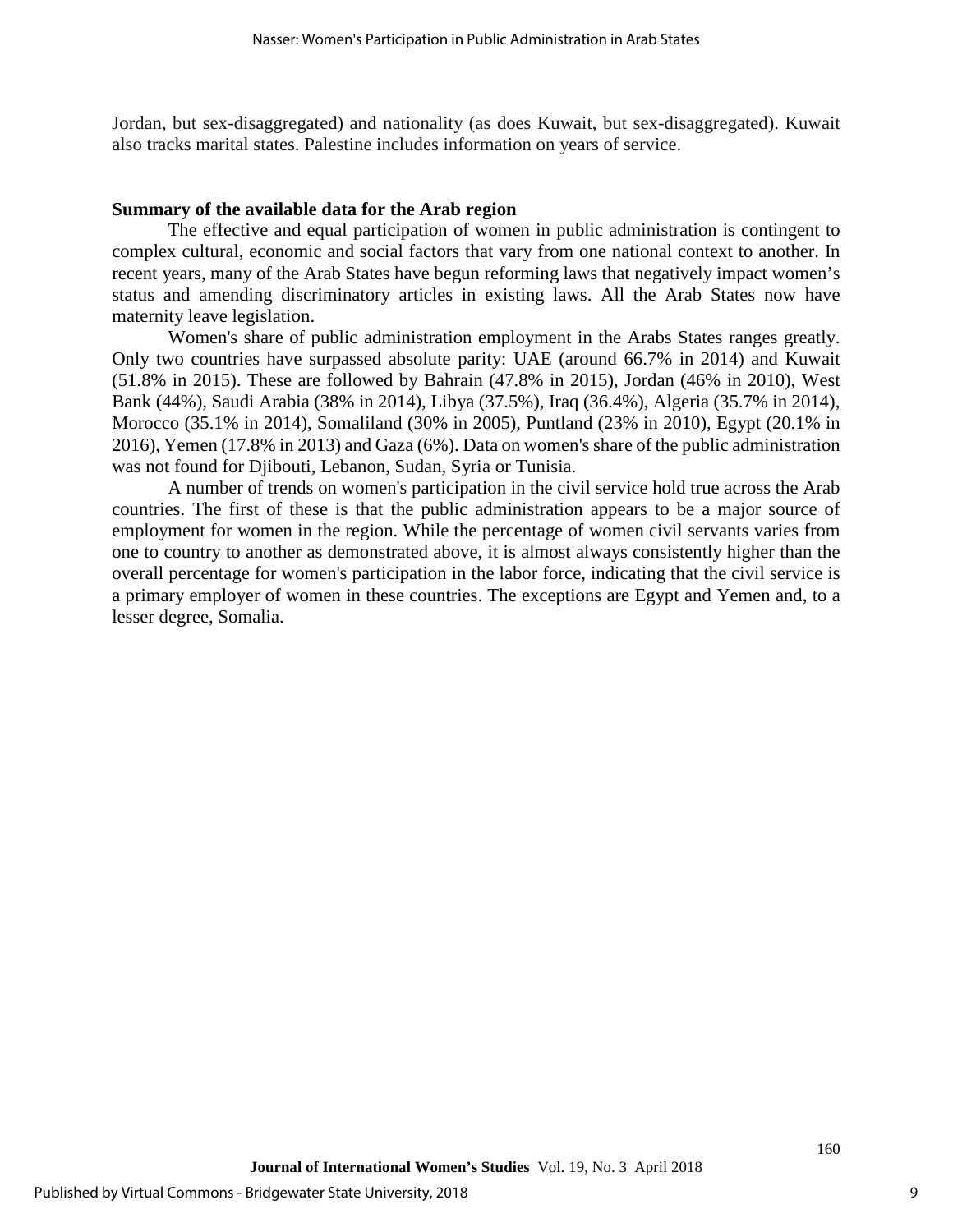| WOMEN'S EMPLOYMENT RATES |                                                                                                   |                                                   |  |  |  |
|--------------------------|---------------------------------------------------------------------------------------------------|---------------------------------------------------|--|--|--|
|                          | <b>WOMEN'S</b><br>PARTICIPATION IN THE<br><b>LABOR FORCE (% OF</b><br><b>TOTAL LABOUR FORCE)8</b> | <b>WOMEN'S EMPLOYMENT</b><br>IN THE CIVIL SERVICE |  |  |  |
| Algeria                  | 19.3%%                                                                                            | $35.7\%$ <sup>9</sup>                             |  |  |  |
| Bahrain                  | 19.8%%                                                                                            | Unavailable                                       |  |  |  |
| Djibouti                 | 34.9%%                                                                                            | Unavailable                                       |  |  |  |
| Egypt                    | 23.1%                                                                                             | 20.13%                                            |  |  |  |
| Iraq                     | 17.8%                                                                                             | 36.4%                                             |  |  |  |
| Jordan                   | 17.5%                                                                                             | 46%                                               |  |  |  |
| Kuwait                   | 29.6%                                                                                             | 52%                                               |  |  |  |
| Lebanon                  | 24.9%                                                                                             | Unavailable                                       |  |  |  |
| Libya                    | 26.3%                                                                                             | $37.5\overline{\frac{9}{6}}$ <sup>10</sup>        |  |  |  |
| Morocco                  | 26.4%                                                                                             | 35.1%                                             |  |  |  |
| Palestine                | 20.4%                                                                                             | Gaza: 6%                                          |  |  |  |
|                          |                                                                                                   | West Bank: 44.6%                                  |  |  |  |
| Saudi Arabia             | 15.2%                                                                                             | N/A                                               |  |  |  |
| Somalia                  | 31.1%                                                                                             | Somaliland: 30%                                   |  |  |  |
|                          |                                                                                                   | Puntland: 23%                                     |  |  |  |
| Sudan                    | 25.3%                                                                                             | Unavailable                                       |  |  |  |
| Syria                    | 14.7%                                                                                             | Unavailable                                       |  |  |  |
| Tunisia                  | 26.9%                                                                                             | Unavailable                                       |  |  |  |
| <b>UAE</b>               | 12.4%                                                                                             | 66.7%                                             |  |  |  |
| Yemen                    | 26%                                                                                               | 17.8%                                             |  |  |  |

**Table 3. Women's labor force participation and employment in the civil service (%) WOMEN'S EMPLOYMENT RATES**

Another visible trend, from countries where data is available, is that even in the countries where employment in the public administration is near parity, women tend to outnumber men in general positions, whereas men tend to outnumber women in higher grades and decision-making posts. One of the main objectives of the GEPA initiative is to increase women's participation in executive roles and decision-making positions. This is particularly difficult given the absence of a clear definition of decision-making grades and positions in almost all of the countries surveyed.

 $\overline{a}$ 

<span id="page-10-0"></span><sup>8</sup> http://data.worldbank.org/indicator/SL.TLF.TOTL.FE.ZS

<span id="page-10-1"></span><sup>9</sup> http://www.dgfp.gov.dz/fr/stat.asp#f

<span id="page-10-2"></span><sup>&</sup>lt;sup>10</sup> The site of the Bureau of Statistics and Census has a "Statistical Book" houses a number of reports on government employment. The 2010 publication includes a breakdown of those "Working in the administrative sector"; while this is not clear if it covers public administration, the total number is 22,725 with 8,516 women (37.5%) and 14,209 men.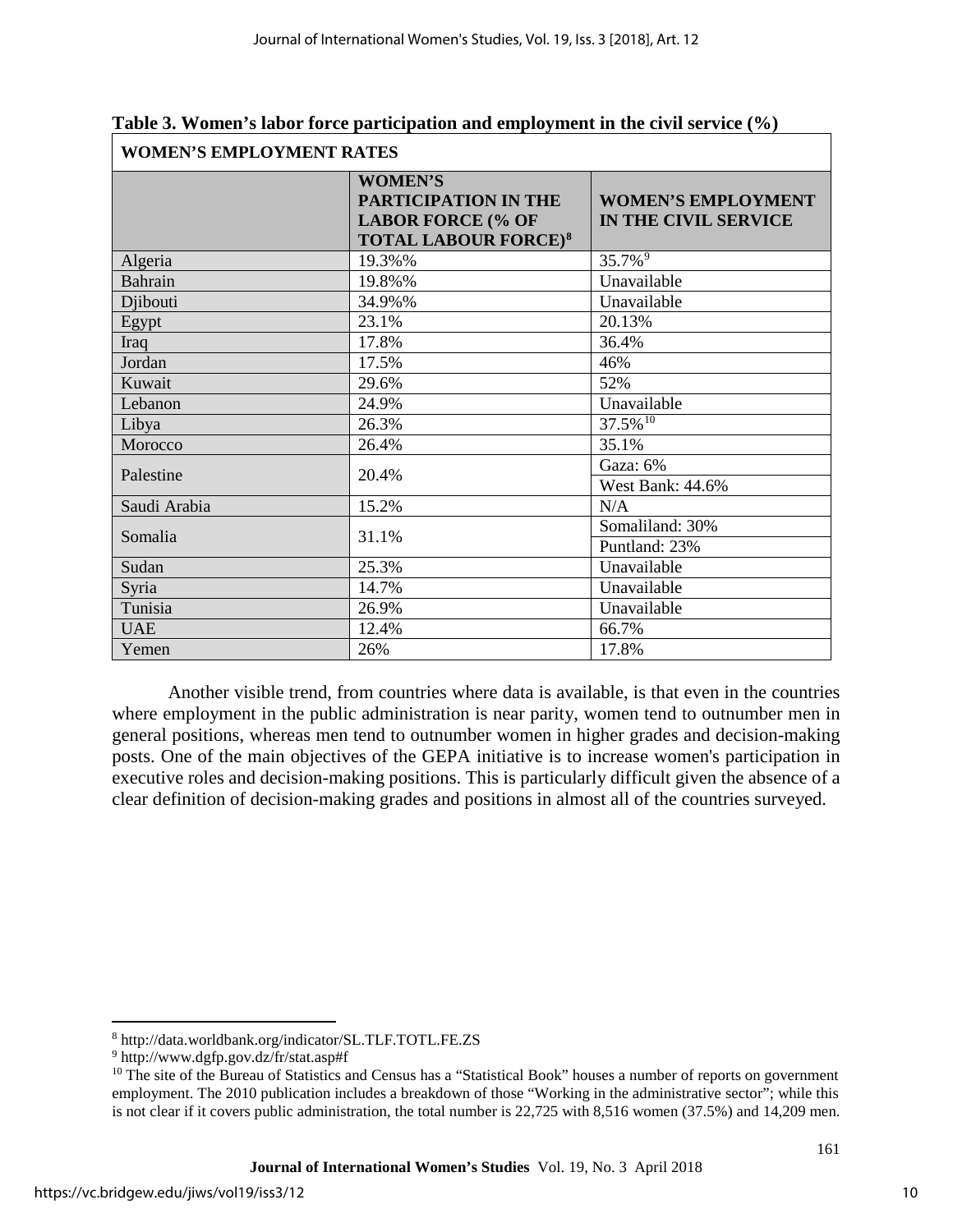|                         | Table 4. Women's participation in the civil service and occupation of decision- |
|-------------------------|---------------------------------------------------------------------------------|
| making/senior positions |                                                                                 |

| WOMEN'S PARTICIPATION IN PUBLIC ADMINISTRATION |                                                                       |                                                                                                       |  |  |
|------------------------------------------------|-----------------------------------------------------------------------|-------------------------------------------------------------------------------------------------------|--|--|
|                                                | <b>FEMALE CIVIL SERVANTS</b>                                          | <b>FEMALE CIVIL SERVANTS IN</b><br><b>DECISION-MAKING OR SENIOR</b><br><b>POSITIONS</b>               |  |  |
| Algeria                                        | 721,201 of 2,020,172<br>35.7%<br>2014                                 | N/A                                                                                                   |  |  |
| Bahrain                                        | 25,948 of 53,321<br>47.8%<br>2015<br>Tracks "public sector employees" | N/A                                                                                                   |  |  |
| Djibouti                                       | N/A                                                                   | N/A                                                                                                   |  |  |
| Egypt                                          | 20.1%<br>2016                                                         | N/A                                                                                                   |  |  |
| Iraq                                           | 499,526 of 1,373,566<br>36.4%<br>2012                                 | 32 of 331 Director Generals<br>$9.7\%$<br>2012<br>61 of 314 Deputy Director Generals<br>19.4%<br>2012 |  |  |
| Jordan                                         | 46%<br>2010                                                           | 3,737 of 9,142 in 1 <sup>st</sup> and 2 <sup>nd</sup> Categories <sup>11</sup><br>40.8%<br>2015       |  |  |
| Kuwait                                         | 187,902 of 363,016<br>51.8%<br>2015                                   | 53 of 499 Executive Positions<br>$11.8\%$ <sup>12</sup><br>2016                                       |  |  |
| Lebanon                                        | N/A                                                                   | N/A                                                                                                   |  |  |
| Libya                                          | N/A                                                                   | N/A                                                                                                   |  |  |
| Morocco                                        | 35.1%<br>2014                                                         | N/A                                                                                                   |  |  |

 $\overline{a}$ 

<span id="page-11-0"></span><sup>&</sup>lt;sup>11</sup> These grades are decision-making  $1<sup>st</sup>$  category is management and  $2<sup>nd</sup>$  is technical (the other grades are

<span id="page-11-1"></span><sup>&</sup>quot;vocational and professional" positions).<br><sup>12</sup> https://www.csb.gov.kw/Socan\_Statistic\_EN.aspx?ID=13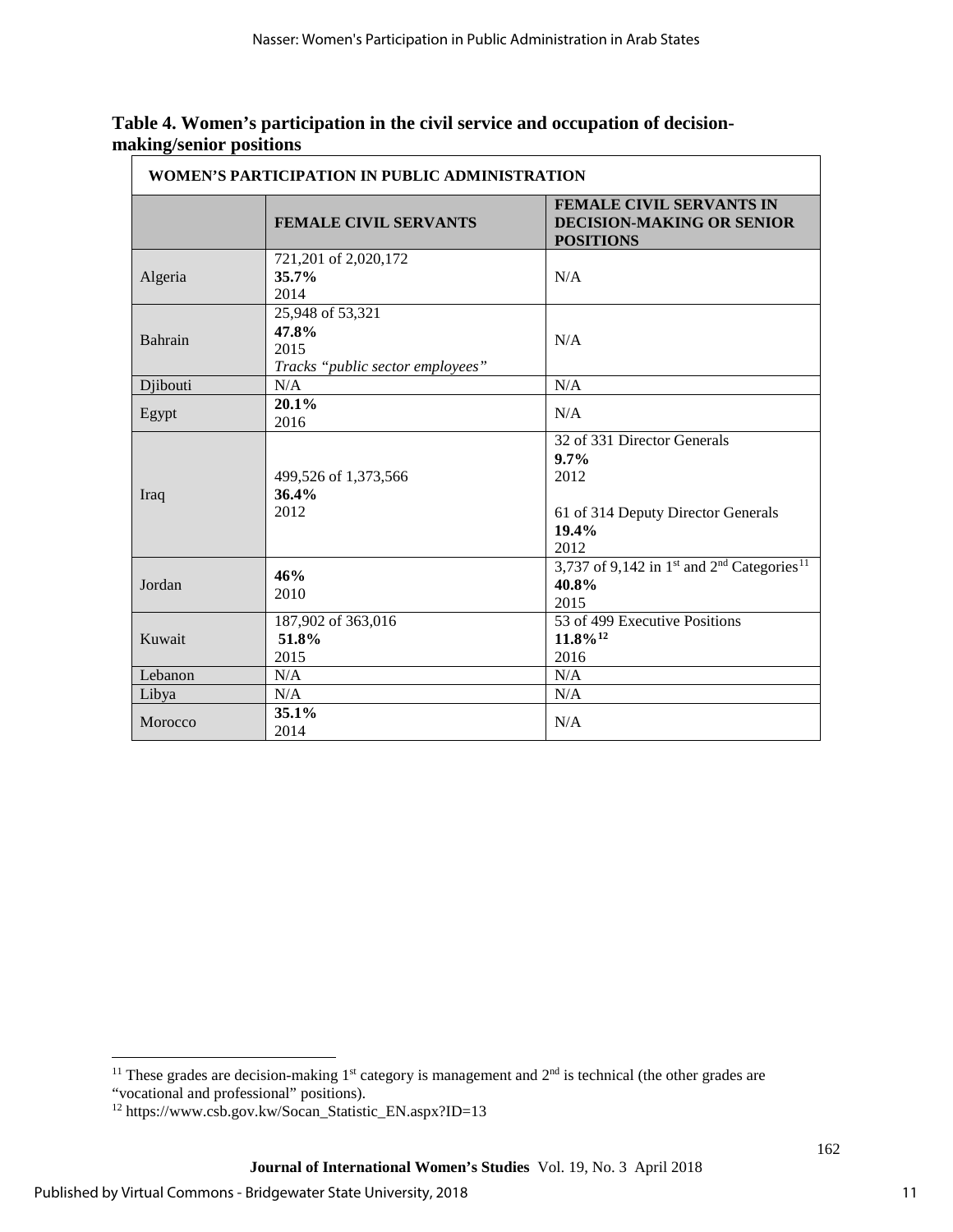| WOMEN'S PARTICIPATION IN PUBLIC ADMINISTRATION |                                                                                                           |                                                                                                                                                                                                                                                                                                               |  |  |
|------------------------------------------------|-----------------------------------------------------------------------------------------------------------|---------------------------------------------------------------------------------------------------------------------------------------------------------------------------------------------------------------------------------------------------------------------------------------------------------------|--|--|
|                                                | <b>FEMALE CIVIL SERVANTS</b>                                                                              | <b>FEMALE CIVIL SERVANTS IN</b><br><b>DECISION-MAKING OR SENIOR</b><br><b>POSITIONS</b>                                                                                                                                                                                                                       |  |  |
| Palestine                                      | Gaza: 264 of 4,397<br>6%<br>West Bank<br>42%<br>2015                                                      | These numbers only refer to civil<br>employees according to the GPC<br>through March 2016.<br>6 of 37 Deputy Ministers (A1)<br>16.2%<br>2016<br>2 of 70 Undersecretary Assistants (A2)<br>2.9%<br>2016<br>11 of 83 General Director (A3)<br>13.2%<br>2016<br>77 of 628 General Director (A4)<br>12.3%<br>2016 |  |  |
| Saudi Arabia                                   | 38%<br>2014                                                                                               | N/A                                                                                                                                                                                                                                                                                                           |  |  |
| Somalia                                        | 1,912 of $\overline{9,591}$<br>19%<br>2011                                                                | N/A                                                                                                                                                                                                                                                                                                           |  |  |
| Sudan                                          | N/A                                                                                                       | N/A                                                                                                                                                                                                                                                                                                           |  |  |
| Syria                                          | N/A                                                                                                       | N/A                                                                                                                                                                                                                                                                                                           |  |  |
| Tunisia                                        | N/A                                                                                                       | N/A                                                                                                                                                                                                                                                                                                           |  |  |
| <b>UAE</b>                                     | 37%<br>2017<br>Tracks "federal government employees"                                                      | Decision-making positions in civil<br>service and diplomatic posts<br>30%<br>2014                                                                                                                                                                                                                             |  |  |
| Yemen                                          | 105,157 of 589,806<br>17.8%<br>2013<br>Tracks the "government's administration<br>and legislation sector" | N/A                                                                                                                                                                                                                                                                                                           |  |  |

In addition to the vertical challenges (glass-ceilings) that women face in the public administration, there also appears to be a strong trend of horizontal profiling (glass walls). Women in the public administration are primarily involved in the health and education sectors, and are almost absent from sectors such as security.

Finally, while most Arab countries have measures to support women's access to elected office – such as quotas – there are very few policies related to the recruitment, promotion or professional development of women in non-elected civil service. Only Djibouti stipulates a 10% quota at decision-making levels in the public administration. Morocco and Saudi Arabia have implemented policies to support gender equality in public administration. In Morocco, the Strategy and Plan for Implementing the Institutionalization of Gender Equality in the Public Service aims to incorporate a gendered approach to employment in the civil service by adapting working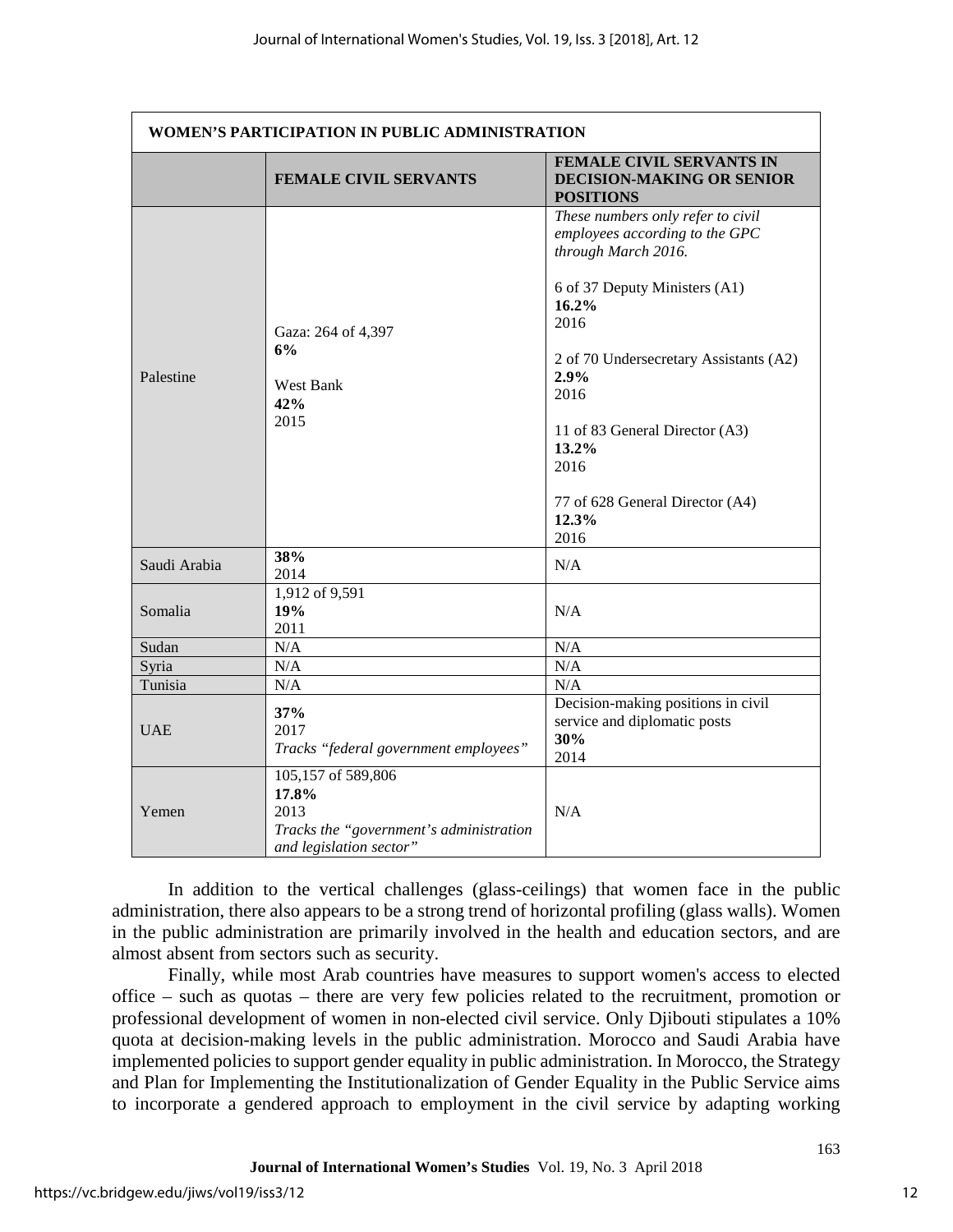conditions to the social situation of women and better reconciling private and work life.<sup>[13](#page-13-0)</sup> In Palestine, the General Personnel Council and the Ministry of Women are working on policies to increase women in decision-making positions in public administration. Saudi Arabia's Vision 2030 aims to increase the percentage of females in civil service, with attention to increasing the percentage of females occupying top positions (defined as Grade 11 and above). However, its goal for decision-making is to have 5% of women in decision-making positions.

| Table 5. Policies to promote women's representation in decision making bodies and policies |
|--------------------------------------------------------------------------------------------|
| to promote representation in the civil service                                             |
|                                                                                            |

| <b>LEGISLATION AND TEMPORARY SPECIAL MEASURES TO PROMOTE WOMEN'S</b> |                                                                               |                                                          |  |  |
|----------------------------------------------------------------------|-------------------------------------------------------------------------------|----------------------------------------------------------|--|--|
| <b>REPRESENTATION</b>                                                |                                                                               |                                                          |  |  |
|                                                                      | <b>POLICIES TO PROMOTE</b>                                                    |                                                          |  |  |
|                                                                      | <b>WOMEN'S REPRESENTATION IN</b>                                              | POLICIES TO PROMOTE WOMEN'S                              |  |  |
|                                                                      | <b>DECISION-MAKING BODIES AT</b><br>THE NATIONAL AND LOCAL                    | <b>REPRESENTATION IN PUBLIC</b><br><b>ADMINISTRATION</b> |  |  |
|                                                                      | <b>LEVLES</b>                                                                 |                                                          |  |  |
|                                                                      | Parliament: 20% to 50% female                                                 |                                                          |  |  |
|                                                                      | candidates on electoral lists (IPU, 2015)                                     |                                                          |  |  |
| Algeria                                                              | Wilaya Assemblies: 30% female                                                 | <b>NO</b>                                                |  |  |
|                                                                      | candidates on electoral lists (Quota                                          |                                                          |  |  |
|                                                                      | Project, 2017)                                                                |                                                          |  |  |
| <b>Bahrain</b>                                                       | NO                                                                            | NO                                                       |  |  |
|                                                                      | Parliament: 10% seats in National                                             | Quota Law provides the rule of at least 10 per           |  |  |
| Djibouti                                                             | Assembly (Quota Project, 2017)                                                | cent of either sex in senior public positions            |  |  |
|                                                                      |                                                                               | (Law no. 192, Article 3)                                 |  |  |
|                                                                      | Parliament: One-time quota in 2014                                            |                                                          |  |  |
| Egypt                                                                | (Quota Project, 2017)                                                         | NO                                                       |  |  |
|                                                                      | Local Councils: 25% of seats                                                  |                                                          |  |  |
|                                                                      | (Constitution, Article 180)                                                   |                                                          |  |  |
|                                                                      | Parliament: 25% of seats (QuotaProject,                                       |                                                          |  |  |
| Iraq                                                                 | 2017)                                                                         | N <sub>O</sub>                                           |  |  |
|                                                                      | Provincial, District, and Sub-District<br>Councils: At least 3 female winners |                                                          |  |  |
|                                                                      | Parliament: 15 reserved seats (Husseini,                                      |                                                          |  |  |
|                                                                      | 2016)                                                                         |                                                          |  |  |
| Jordan                                                               | Municipal Council: 30% of seats (Quota                                        | N <sub>O</sub>                                           |  |  |
|                                                                      | Project, 2017)                                                                |                                                          |  |  |
| Kuwait                                                               | NO                                                                            | NO                                                       |  |  |
| Lebanon                                                              | NO                                                                            | NO                                                       |  |  |
| Libya                                                                | Parliament: 50% candidate list (Quota                                         | NO                                                       |  |  |
|                                                                      | Project, 2017)                                                                |                                                          |  |  |
| Morocco                                                              | Parliament: 60 reserved seats (Quota                                          | Strategy and Plan for Implementing the                   |  |  |
|                                                                      | Project, 2017)                                                                | Institutionalization of Gender Equality in the           |  |  |
|                                                                      | Regional Councils: 33% of seats (Ibid)                                        | Public Service <sup>14</sup>                             |  |  |
|                                                                      | Parliament: Candidate list requirements                                       |                                                          |  |  |
| Palestine                                                            | (Ibid)                                                                        | NO <sup>15</sup>                                         |  |  |
|                                                                      | <b>Local Councils: Candidate list</b>                                         |                                                          |  |  |
|                                                                      | requirements (Ibid)                                                           |                                                          |  |  |

 $\overline{a}$ 

<span id="page-13-2"></span><span id="page-13-1"></span><span id="page-13-0"></span><sup>&</sup>lt;sup>13</sup> http://www.mmsp.gov.ma/uploads/file/Rapport%20Phase2\_Strategieegalite\_entre\_sexes(1).pdf<br><sup>14</sup> http://www.mmsp.gov.ma/uploads/file/Rapport%20Phase2\_Strategieegalite\_entre\_sexes(1).pdf<br><sup>15</sup> Ministry of Women and GPC are administration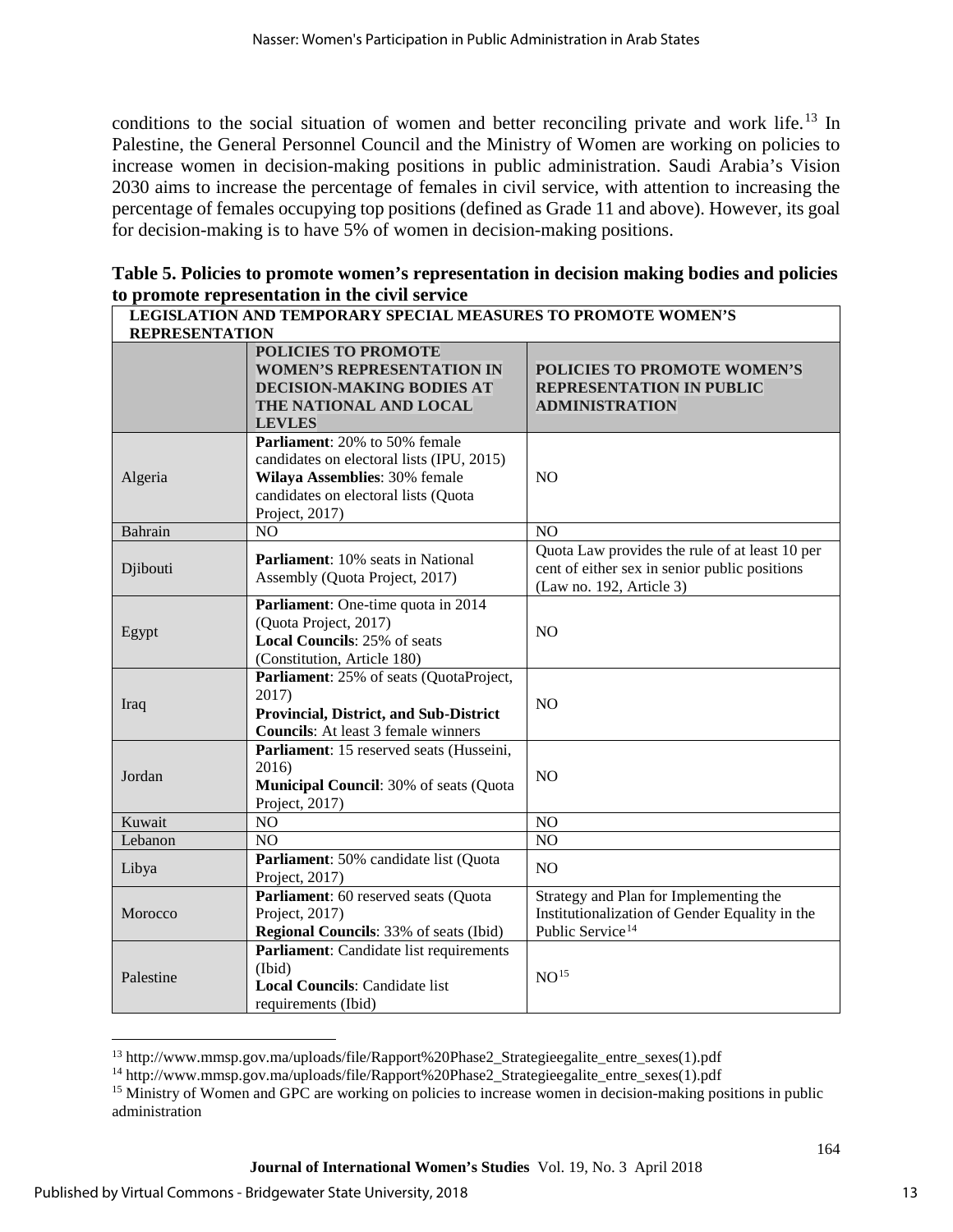| LEGISLATION AND TEMPORARY SPECIAL MEASURES TO PROMOTE WOMEN'S<br><b>REPRESENTATION</b> |                                                                                                                                               |                                                                                                                                        |  |  |
|----------------------------------------------------------------------------------------|-----------------------------------------------------------------------------------------------------------------------------------------------|----------------------------------------------------------------------------------------------------------------------------------------|--|--|
|                                                                                        | <b>POLICIES TO PROMOTE</b><br><b>WOMEN'S REPRESENTATION IN</b><br><b>DECISION-MAKING BODIES AT</b><br>THE NATIONAL AND LOCAL<br><b>LEVLES</b> | <b>POLICIES TO PROMOTE WOMEN'S</b><br><b>REPRESENTATION IN PUBLIC</b><br><b>ADMINISTRATION</b>                                         |  |  |
| Saudi Arabia                                                                           | <b>Parliament:</b> 20% parliamentary seats                                                                                                    | Ministry of Civil Service was to conduct a<br>program to support teleworking and improve<br>women's participation in the civil service |  |  |
| Somalia                                                                                | <b>Parliament:</b> 30% reserved seats in<br>Garowe Principles (World Bank Group,<br>2015)                                                     | N <sub>O</sub>                                                                                                                         |  |  |
| Sudan                                                                                  | <b>Parliament:</b> 25% in all legislative bodies<br>(quota Project, 2017)                                                                     | N <sub>O</sub>                                                                                                                         |  |  |
| Syria                                                                                  | NO.                                                                                                                                           | N <sub>O</sub>                                                                                                                         |  |  |
| Tunisia                                                                                | <b>Parliament:</b> 50% on candidate lists<br>(Ibid)                                                                                           | N <sub>O</sub>                                                                                                                         |  |  |
| <b>UAE</b>                                                                             | NO.                                                                                                                                           | N <sub>O</sub>                                                                                                                         |  |  |
| Yemen                                                                                  | NO.                                                                                                                                           | NO                                                                                                                                     |  |  |

#### **Challenges and Recommendations**

The research has demonstrated a number of common trends and challenges across the region. This section will present recommendations for the development of a global tracking mechanism based on the following observations:

#### *Labor force participation and unemployment gender gaps*

There are low rates of participation of women in the labor force and higher unemployment among women. There is a huge gender gap in labor force participation across the Arab countries. Unemployment rates are typically double among women compared to men. This represents a staggering impediment to achieving gender equality and building inclusive institutions and policies and would drastically change if more women had access to decision making positions in the public administration. Additionally, augmenting women's accessto public administration positions would have a particularly pronounced impact given that public administration appears to be one of the proffered or more acceptable sectors of employment for women.

Some of the relevant best practices recorded in this regard are providing a forum for women regarding their expectations vis-à-vis representation of how they are treated in the media; Training male and female journalism students and journalists in gender equality; Eliminating sexist stereotypes in school textbooks and integrating gender equality into initial and in-service training for educational stakeholders, e.g. inspectors and trainers; Encouraging sharing and exchange of experience between ministries in gender mainstreaming; Providing training programs and assisting in the forging of networks to empower women in the labor market; Incorporating the relevant SDGs into national policy (SDG 5, 8 and 16); Developing the capacity of gender mechanisms to monitor gender statistics; Advocating for gender mainstreaming in the context of nascent institutions.

It is important to note that the region hosts a number of failed states which will eventually embark on a state and institutional rebuilding process. In this context it is advisable to improve the ownership and implementation of the process of institutionalizing gender equality by anchoring it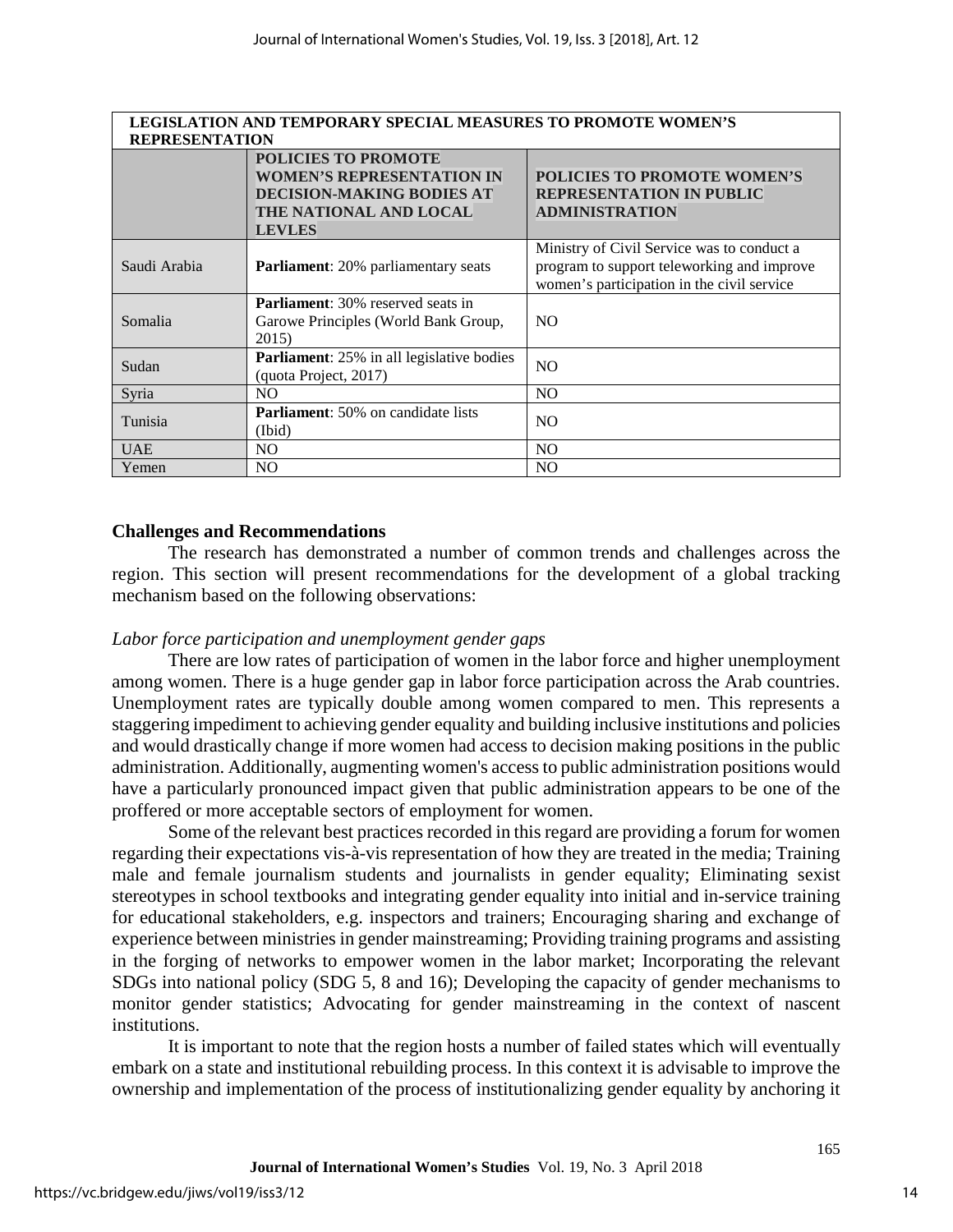in the reforms of specific sectors; Integrate gender equality mechanism into the organizational framework set up for sectoral reforms; Ensure that decision makers are on board and build public consensus around the importance of women's equal participation; Support the legislative and institutional framework empowering women in the labor force and particularly in the public administration; And strengthen national statistical and technical capacity for the production, dissemination and use of gender relevant data.

#### *Gender sensitive policies and affirmative measures for women in public administration*

Women's share of public administration employment varies from country to country. The highest rate of women's employment in the public administration was recorded in UAE (66%) (FAHR, 2017) and Kuwait (52%) (CSB, 2017) and the lowest in Gaza (6%) (UNDP, 2016) and Egypt (20.1%) (CAPMAS, 2017). However, the public administration is the primary employer of women in this region. The rate of women's employment in the public administration almost consistently surpasses women total participation in the labor force – indicating that the civil service is a major source of employment for women in this region. Given that only 2 out of 17 countries examined in this research have reached parity in civil service employment, this highlights the dire need for affirmative measures to support women's access to and development in public administration employment. Policies to support women's access to elected office have been implemented in almost all Arab countries, however, much less attention has been given to supporting women in non-elected civil service: only Morocco, Palestine and Saudi Arabia have adopted affirmative measures in this domain.

Arab states could begin by studying best practices on policies related to the recruitment, promotion or professional development of women in non-elected civil service; Adopting and implementing affirmative measures to support women's access to and development in public administration employment; Developing mechanisms to monitor the implementation of gender sensitive policies; Building capacity of relevant national institutions to monitor and implement affirmative measures and gender sensitive policies; And combining the strategic and operational functions in the design of mechanisms responsible for gender equality at ministry level. Possible medium-term programs to institutionalize gender equality include participatory, multidimensional and overarching assessment mechanisms, programs adapted to needs of ministries to support institutionalization of gender equality and setting up an interdepartmental committee for gender mainstreaming in human resources management.

#### *National mechanisms for implementation and monitoring of gender sensitive policies*

National mechanisms for implementation and monitoring of gender sensitive policies in the civil service need to be developed. There are no mechanisms to monitor the implementation of gender sensitive measures. National Gender machineries lack the capacity necessary to be able to take on this role. Monitoring of GEPA-related indicators by central institutions for implementation of public administration and/or management of human resources in civil service is key. Annexed to this paper is a mapping of the central institutions responsible for the implementation of public administration policies in each of the countries under study. The position of these institutions within the respective public administrations, their mandates and coordination capacity vary from country to country. Within this Research, it was possible only to identify the existence of general gender-sensitive policies and some of the specific gender policies in public administration in a few of the countries. However, it was not possible to assess how individual central institutions monitored implementation of those policies or practices related to employment, professional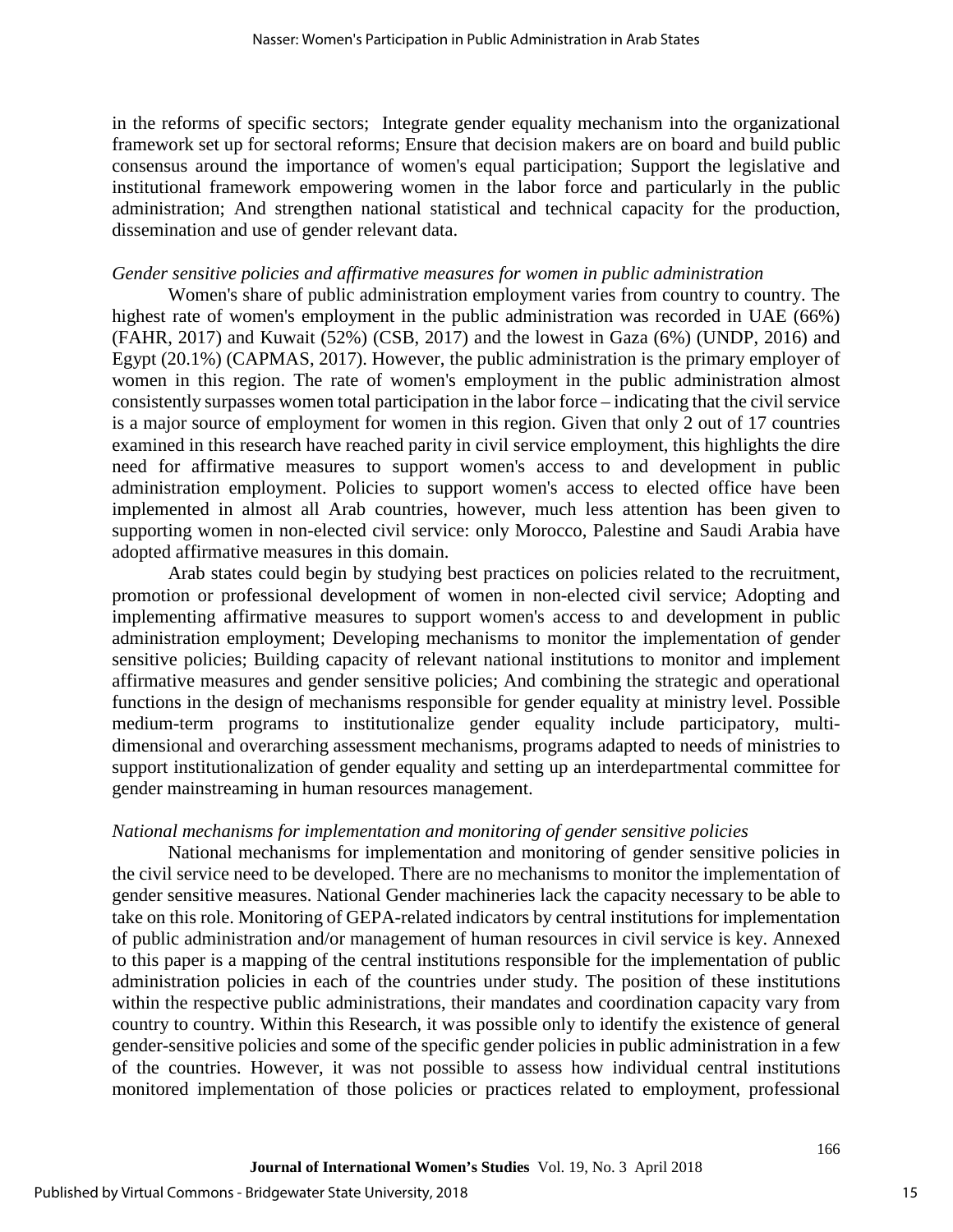development, promotions, etc.

Doubtlessly, the starting point would be to develop qualitative indicators for monitoring of gender policies in public administration and organize research related to implementation of gender policies in public administration and the role of main actors (central institutions, gender mechanisms, statistical institutions). In order to do so, Arab states need to develop methodological guidance for central institutions related to monitoring of gender related policies for recruitment, professional development, promotion and advancement in the public administration. There is also a need to develop a methodology for monitoring discrimination and harassment in the public administration. Additionally, compulsory training programs for individual agencies and ministries to monitor the implementation of gender sensitive policies should be created. And finally, it is advisable to establish a roster of experts for complementary initiatives.

#### *Definition of public administration*

The scope and definition of public administration/civil service varies from one country to another, depending on the definition in the national legislation. In the majority of countries within the Arab region, this definition applies to the employees in the executive, legislative and judicial branches of national government, as well as to the employees within the regional and local administration of the respective country. However, in several countries the armed forces and the police are included as part of the civil service. Additionally, several countries only account for "public sector employment" with no distinction to public administration. National statistical offices must adopt a singular definition for civil service and agree on the indicators for gender equality within the civil service.

#### *Definition of decision-making positions in public administration*

Another lacking definition is what constitutes a "decision making position" within the civil service. This indicator is crucial in order to make any meaningful analysis pertaining to gender equality in the public administration. For the few countries<sup>[16](#page-16-0)</sup> for which there is data disaggregated by positions from the civil service census or from primary national sources such as state statistical offices or central institutions in charge of human resource databases, it was difficult to identify the decision-makers. In the national CEDAW reports, it was possible to find the numbers/percentages of women in top management – ministers and to a lesser degree deputy ministers, but not in the middle or low management. For the managerial level lower than sub-ministerial, national legislations have different titles and categorizations of posts and it is difficult to find common features which would help researchers identify the ones that belong to mid- or lower-management. For example, national legislations recognize several types of employees – "state employees", "civil servants", "positions", "officials", "executives", etc. and their definitions differs from country to country. In some countries, "executives" have managerial/decision-making power, while in others this category is reserved for the technical staff without any decision-making power.

It is necessary to develop a clearly defined indicator related to the number of women in decision-making positions, in order to enable data comparability in terms of coverage, frequency (time period), definitions and concepts and consider the possibility of developing statistical categories for middle and low management positions in public administration within national categorization of occupations. On a global level it would be very beneficial to organize thorough research on national posts/positions/grade classifications in civil service and develop a glossary

 $\overline{a}$ 

<span id="page-16-0"></span><sup>16</sup> Algeria (not sex-disaggregated), Bahrain (counts with elected positions), Iraq, Jordan, Morocco (by seniority, not sex-disaggregated), Palestine (by seniority and by grade), United Arab Emirates (by length of service)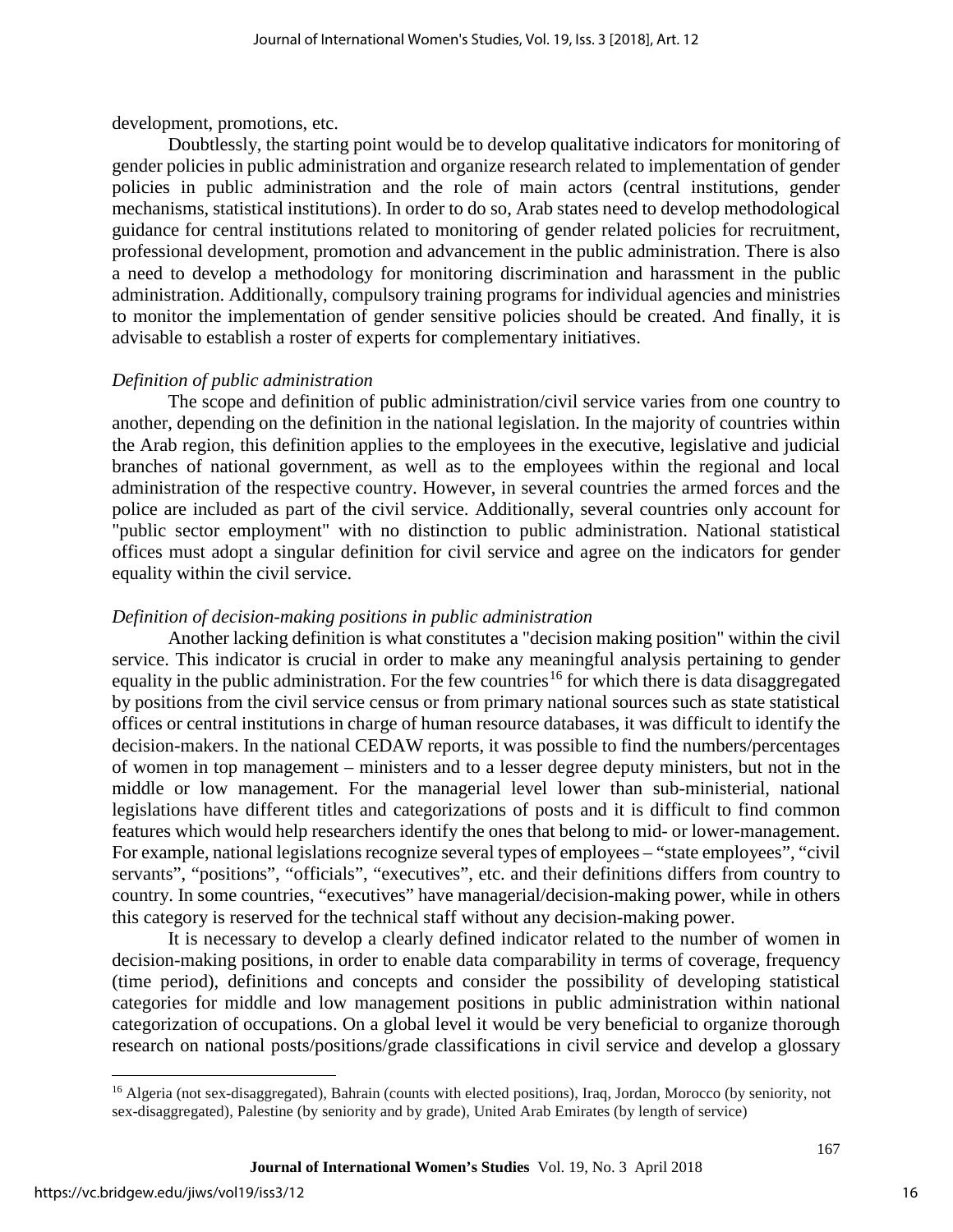with detailed descriptions, with special focus on describing the decision-making level for every post/position/grade classification*.* Research should be followed by information/education campaigns targeting national statistical offices, central institutions and gender mechanisms in national governments.

#### *Glass ceilings*

While women tend to outnumber men in general positions their representation decreases significantly in number further up the position/ grade ladder. Data related to detection of "glass ceiling<sup>[17](#page-17-0)</sup>" depends on numbers/percentages of women in mid- and lower management positions. While we found data on civil service employment by grade for 7 countries only 3 of those tracked sex-disaggregated data<sup>[18](#page-17-1)</sup>. Other relevant data, such as the education level, were possible to find only for 2 countries<sup>[19](#page-17-2)</sup>. Also, we did not find any data related to gender pay gap in any of the examined countries<sup>20</sup>. Gender-sensitive policies in public administration related to recruitment, professional development and advancement are almost non-existing, especially when it comes to monitoring. Some countries report to the CEDAW Committee about the percentage of woman who attend the training events for civil servants, but there is no information on how training is related to professional advancement and promotion.

One of the most crucial resources which women lack in comparison to men is networks. As such a primary recommendation would be to support the building of networks among women in the public administration and expand access to various developmental experiences, and establish formal mentoring programs that provide career guidance and support to prepare women for senior positions. The imbalance in women's share of decision making positions is a reflection of patriarchal culture which relays women in supportive roles rather than roles of leadership. Therefore it is important to sensitize and familiarize all employees about the strengths and challenges of gender, racial, ethnic and cultural differences. With women traditionally charged as principle caregivers: Work/life and family-friendly policies, although they benefit all employees, are an important step in an institution's commitment to hiring, retaining and promoting both men and women. Public administrations adopt policies that recognize and accommodate the balance between work and family responsibilities that impact the lifelong career paths of all employees. Arab states should consider adopting affirmative actions that undertake deliberate positive steps to design and implement promotion procedures that ensure the promotion system provides equal opportunity to all. There is a notable need to strengthen enforcement of anti-discrimination laws: Workplace discrimination presents a significant glass ceiling barrier for minorities and women.

#### *Glass walls*

 $\overline{a}$ 

"Glass walls"<sup>[21](#page-17-4)</sup> present another impediment to the creation of balanced and responsive public administrations. In addition to the vertical challenge that women face in the public administration, there also appears to be a strong trend of horizontal profiling. Women in the public

<span id="page-17-0"></span><sup>&</sup>lt;sup>17</sup> Invisible barriers, created by attitudinal and organizational prejudices, which block women from senior executive positions

<span id="page-17-1"></span> $^{18}$  Algeria (not sex-disaggregated), Bahrain (counts with elected positions), Iraq, Jordan, Morocco (by seniority, not sex-disaggregated), Palestine (by seniority and by grade), United Arab Emirates (by length of service)

<sup>&</sup>lt;sup>19</sup> Kuwait and Palestine

<span id="page-17-3"></span><span id="page-17-2"></span><sup>&</sup>lt;sup>20</sup> Algeria (not sex-disaggregated), Bahrain (average wages), Kuwait (not sex-disaggregated), Saudi Arabia (not sexdisaggregated)

<span id="page-17-4"></span> $21$  Invisible barriers, created by attitudinal and organizational prejudices, that reflect women's occupational segregation within sectors traditionally considered to be 'soft' such as culture, education, health and tourism.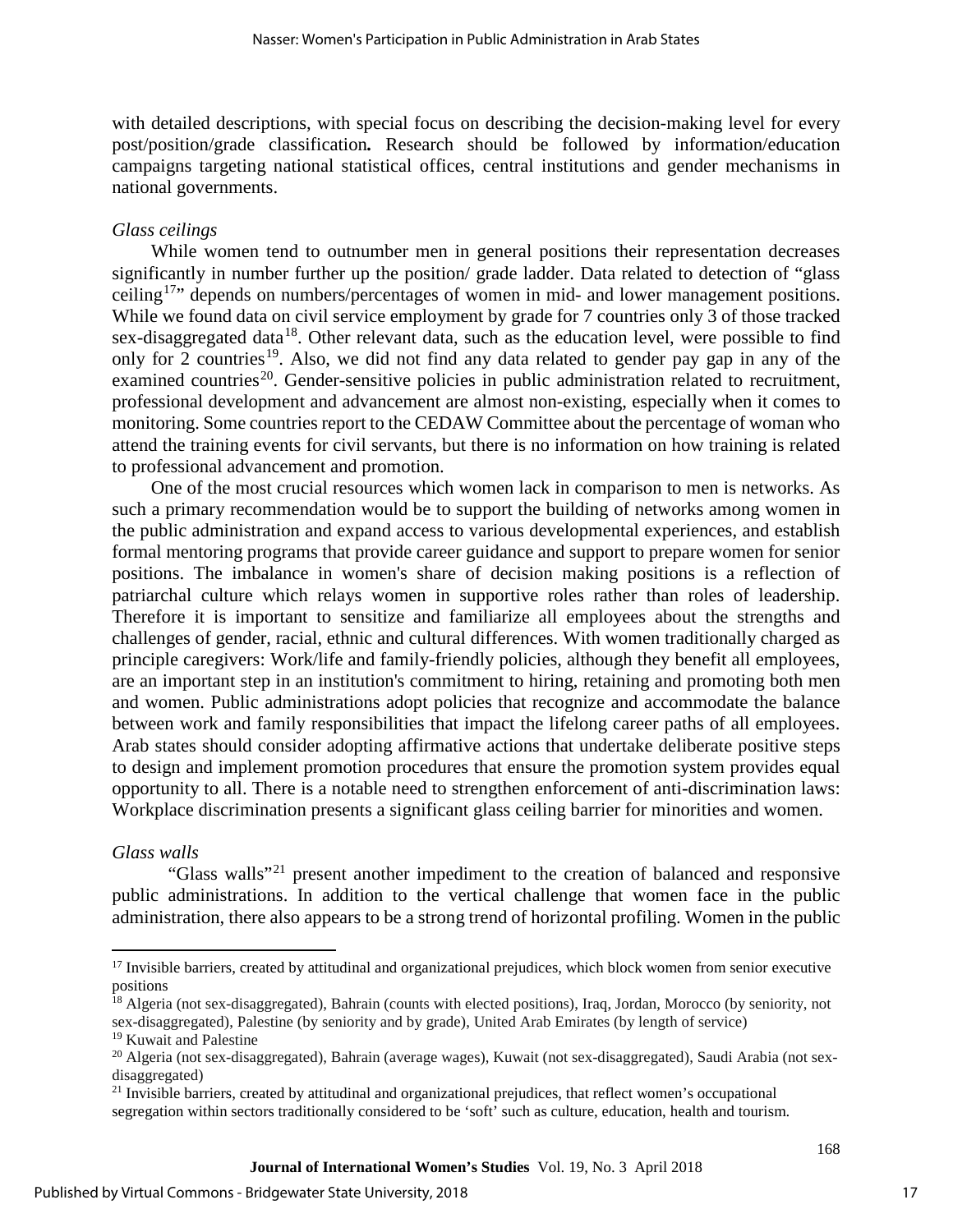administration are primarily involved in the health and education sectors and almost absent from other sectors such as security. When it comes to "glass walls", we were able to find data disaggregated by institution/ministry for 3 countries<sup>22</sup>. In addition to that, some countries publish data on the numbers/percentages of female employees in the traditionally male-dominated sectors, such as police, defense and army in the "Women and Men" reports, and collect and publish data on women in diplomatic missions.

The first step would be a global methodology for all countries about introduction of the indicator for pay gap monitoring followed by recommendations and guidance for the integration of existing and future human resource management information systems with the salary registers and/or tax register in order to enable regular monitoring of sex-disaggregated data related to salaries. Finally Arab states should monitor sex-disaggregated data at the level of all institutions within the public administration

#### *Difficulty in obtaining data*

For the majority of countries, it was relatively easy to obtain relevant data online, or from national institutions. The situation in Syria also made it impossible to collect any viable information. Some other countries such as Libya were difficult to research as there were unclear classifications for "working in administrative sector" category. Palestine and Somaliland were, to an extent, difficult cases – very little data was available online, the rest required addressing the government. Even where data was accessible, it was insufficient. While many countries track the total number of civil servants by gender, sex-disaggregated data based on age, grade, pay, education is in most cases unavailable. Publically available data is processed. Raw data is not available to the public. There is a significant lack in research about gender issues, gender based discrimination or about women in the public administration. None of the countries within the scope of this research have carried out major research initiatives on women in the public administration. Only Jordan, Morocco, Somalia and Palestine have carried out research or assessment projects of the civil service in general. None of the examined countries reported any research on women in the civil service undertaken over the past five years and the scope of information, presentation, interpretation and frequency of data published by the national statistical offices is modest.

In this regard, further research in the area of women in public administration is necessary, as is the establishment of clear definitions and indicators. International organizations such as the ILO and UNSTATS could assist by developing clear guidance for collection, analysis and presentation of data for the countries that have a decentralized approach to public administration reform and human resource management of civil servants.

#### *Partnerships and synergies*

The final recommendation would be to promote international and regional partnerships to share experiences and good practices in gender mainstreaming and human resources management in the civil service. This involves establishing preventive and corrective mechanisms to mainstream gender into human resources programs and projects; Institutional measures to enable equal representation of women and men at all levels and in all sectors of the Civil Service; Training in gender equality, adapted to the needs of civil servants; Monitoring good practices in gender equality in public administration; Monitoring consistency and synergy between government departments as regards integration of gender equality in human resources management; Promoting

 $\overline{a}$ 

<span id="page-18-0"></span> $22$  By sector: Algeria, Iraq, Morocco (not sex-disaggregated), Palestine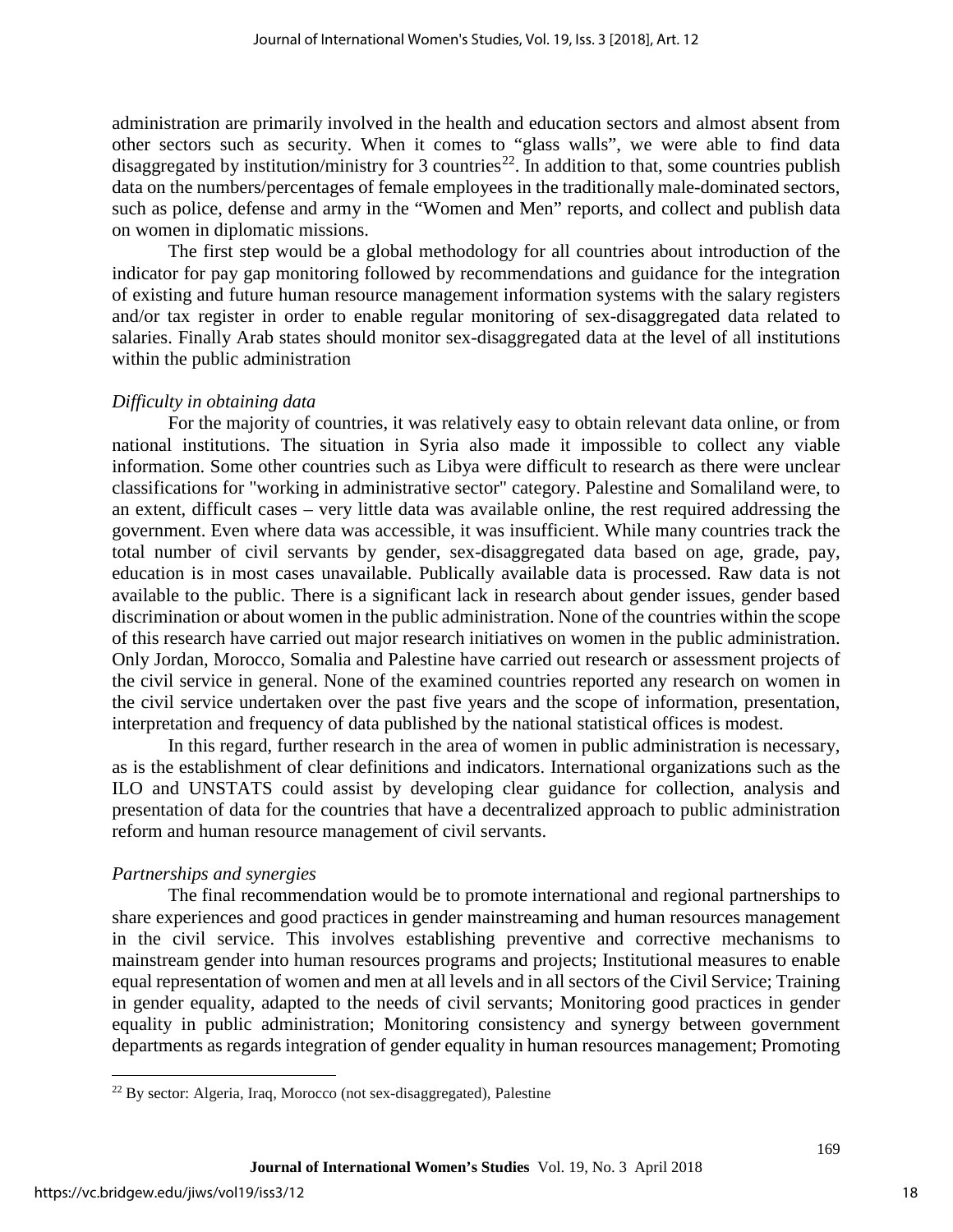discussion to identify measures to promote the full acceptance by government departments of gender mainstreaming efforts; And lobbying and supporting decision makers as regards institutionalization of gender equality in public administration

The following national and regional organizations have been identified as possible relevant partners for exchange of expertise and good practices related to central personnel registers, as well as monitoring of gender policies in public administration in the Arab region:

- Algeria: Ecole Nationale d'Administration  $(ENA)^{23}$  $(ENA)^{23}$  $(ENA)^{23}$
- Bahrain: Bahrain Institute of Public Administration  $(BIPA)^{24}$  $(BIPA)^{24}$  $(BIPA)^{24}$
- Egypt: Arab Administrative Development Organization  $(ARADO)^{25}$  $(ARADO)^{25}$  $(ARADO)^{25}$
- Kuwait: Arab Planning Institute  $(API)^{26}$  $(API)^{26}$  $(API)^{26}$  and the Civil Service Commission<sup>[27](#page-19-4)</sup>
- Lebanon: Governance Institutes Forum for Training  $(GIFTMENA)^{28}$  $(GIFTMENA)^{28}$  $(GIFTMENA)^{28}$
- Morocco: Ecole Nationale d'Administration  $(ENA)^{29}$  $(ENA)^{29}$  $(ENA)^{29}$  and the African Training and Research Centre in Administration for Development (CAFRAD)<sup>[30](#page-19-7)</sup>
- Saudi Arabia: Gulf Cooperation Council  $(GCC)^{31}$  $(GCC)^{31}$  $(GCC)^{31}$  and the Institute of Public Administration (IPA)<sup>[32](#page-19-9)</sup>
- Tunisia: Arab Governance Institute  $(AGI)^{33}$  $(AGI)^{33}$  $(AGI)^{33}$  and the Ecole Nationale d'Administration  $(ENA)^{34}$  $(ENA)^{34}$  $(ENA)^{34}$
- UAE: Federal Authority for Government Human Resources<sup>35</sup>

 $\overline{a}$ 

ax0tDxzOAQ41cBIjamHRkLhNfOBRk-

TpsirCgOXbRcSKVRbsWMb8eBNBpQjWwP9LUyXoy7TUwFthzx7SyUBtei0IX9-VJ6Qf-h8RL13HE-

<span id="page-19-2"></span>

<span id="page-19-3"></span>

<span id="page-19-4"></span>

<span id="page-19-5"></span>

<span id="page-19-6"></span>

<span id="page-19-7"></span>

<span id="page-19-9"></span><span id="page-19-8"></span>

<span id="page-19-1"></span><span id="page-19-0"></span><sup>&</sup>lt;sup>23</sup> http://www.ena.dz/<br>
<sup>24</sup> http://www.bipa.gov.bh/<br>
<sup>25</sup> http://www.arado.org/<br>
<sup>26</sup> http://www.arab-api.org/ar/<br>
<sup>27</sup> http://www.esc.net.kw:8888/csc/ar/home.jsp<br>
<sup>28</sup> http://www.esc.net.kw:8888/csc/ar/home.jsp<br>
<sup>29</sup> w ac141/!ut/p/z0/fY3LCoJAFEB\_xRYu7Y4iYkszEQtpIZHNRoZpmm6POz4Gqb4-

DSkFUPC\_Vdom0UuUybce4IrUiiGpwj9kpa0z9d9iPUXvN9PCSzN\_v5Ij4!/<br><sup>33</sup> www.arabgovernance.org/<br><sup>34</sup> www.ena.nat.tn<br><sup>35</sup> https://www.fahr.gov.ae/Portal/en/home.aspx

<span id="page-19-10"></span>

<span id="page-19-11"></span>

<span id="page-19-12"></span>